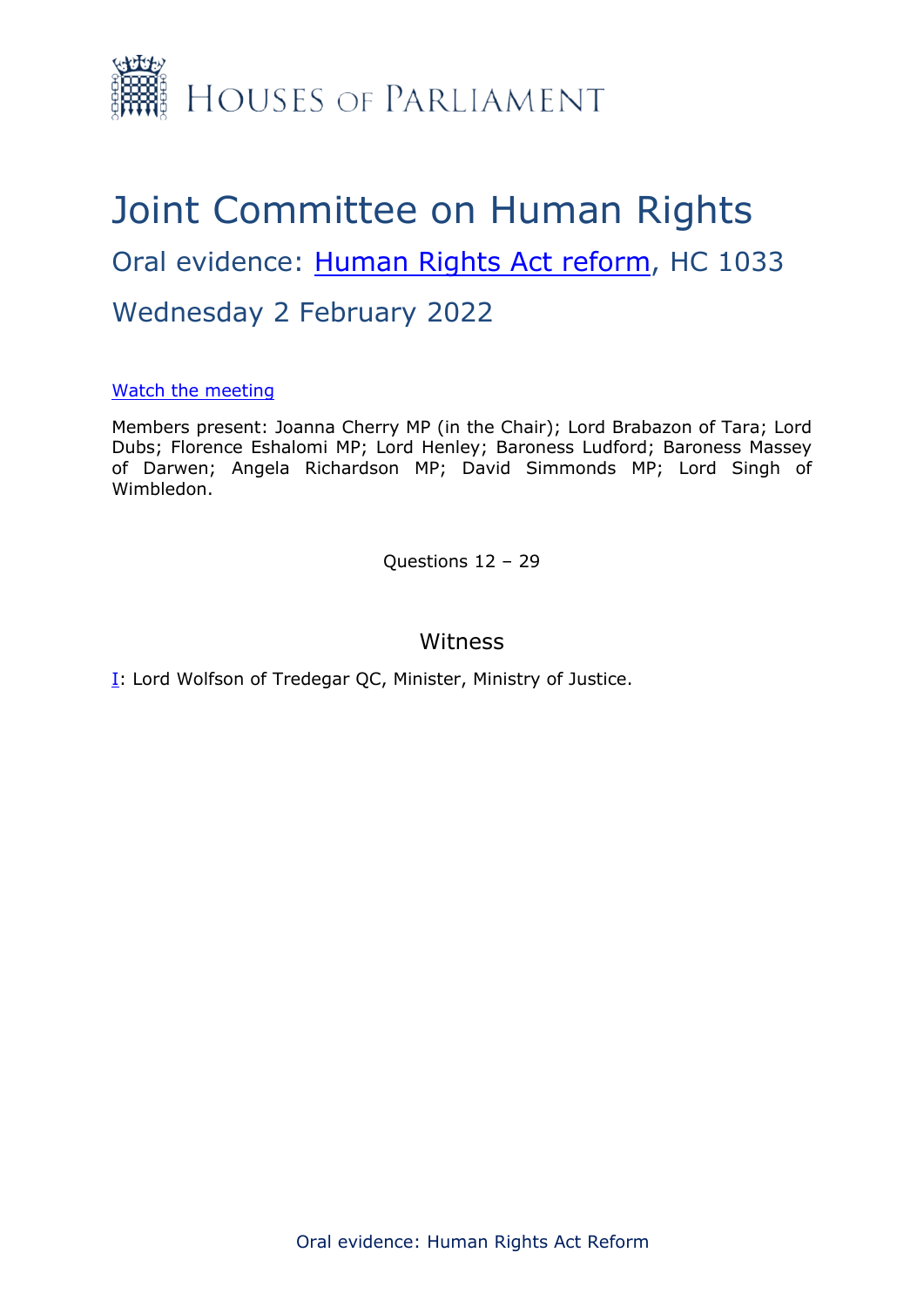# <span id="page-1-0"></span>Examination of witness

Lord Wolfson of Tredegar QC.

Q12 **Chair:** Welcome to this meeting of the Joint Committee on Human Rights. We are a cross-party committee of Peers and Members of Parliament. Our Chair, Harriet Harman, is currently on bereavement leave after the sad death of her husband, Jack Dromey, the former Member of Parliament for Birmingham Erdington. I am the deputy Chair of the committee, Joanna Cherry MP, and I will be chairing the committee in Harriet's place this afternoon. Today, in the Chamber of the House of Commons, we heard a number of very moving tributes to Jack, and on behalf of the whole committee I extend our sincerest sympathies to Harriet and her family.

This afternoon, we continue our inquiry into reform of the Human Rights Act. In summer 2021, the committee published a report to respond to the independent Human Rights Act review panel chaired by Sir Peter Gross, and at that time we said that the evidence we had heard led us to conclude that there was no case for changing the Human Rights Act. Following publication of the independent Human Rights Act review panel's report in December, the Government published a consultation paper called *Human Rights Act Reform: A Modern Bill of Rights*, and that consultation will run for three months until 8 March.

We are very pleased to be taking evidence today from Lord Wolfson QC, the Parliamentary Under-Secretary of State at the Ministry of Justice, on the Government's proposals. You are very welcome, Lord Wolfson.

Perhaps I might kick off proceedings this afternoon with this. The report of the independent Human Rights Act review panel noted that the vast majority of submissions the panel received spoke strongly in support of the Human Rights Act and said that negative perceptions of the Act were "disproportionately fuelled and ventilated by negative media and political coverage". Why not tackle the negative perceptions rather than repeal or radically change the Human Rights Act?

*Lord Wolfson of Tredegar:* First of all, I thank you and the committee for inviting me this afternoon. Can I also take a moment to associate myself with your remarks about Ms Harman, to whom I express deepest sympathies?

Turning to the substance, I noted in the independent Human Rights Act review that quite a few of the responses that said, "We are in support of the HRA", were essentially saying "We are in support of the proposition that the UK should remain signed up to the convention". As has already been made clear by the Secretary of State, we are absolutely clear that it underpins our position that the UK will remain signed up to the European Convention on Human Rights.

As to negative perceptions, one of the many good results of the consultation is that there is wider, and I hope better, public discussion of human rights. I and other Ministers are engaged in a lot of meetings and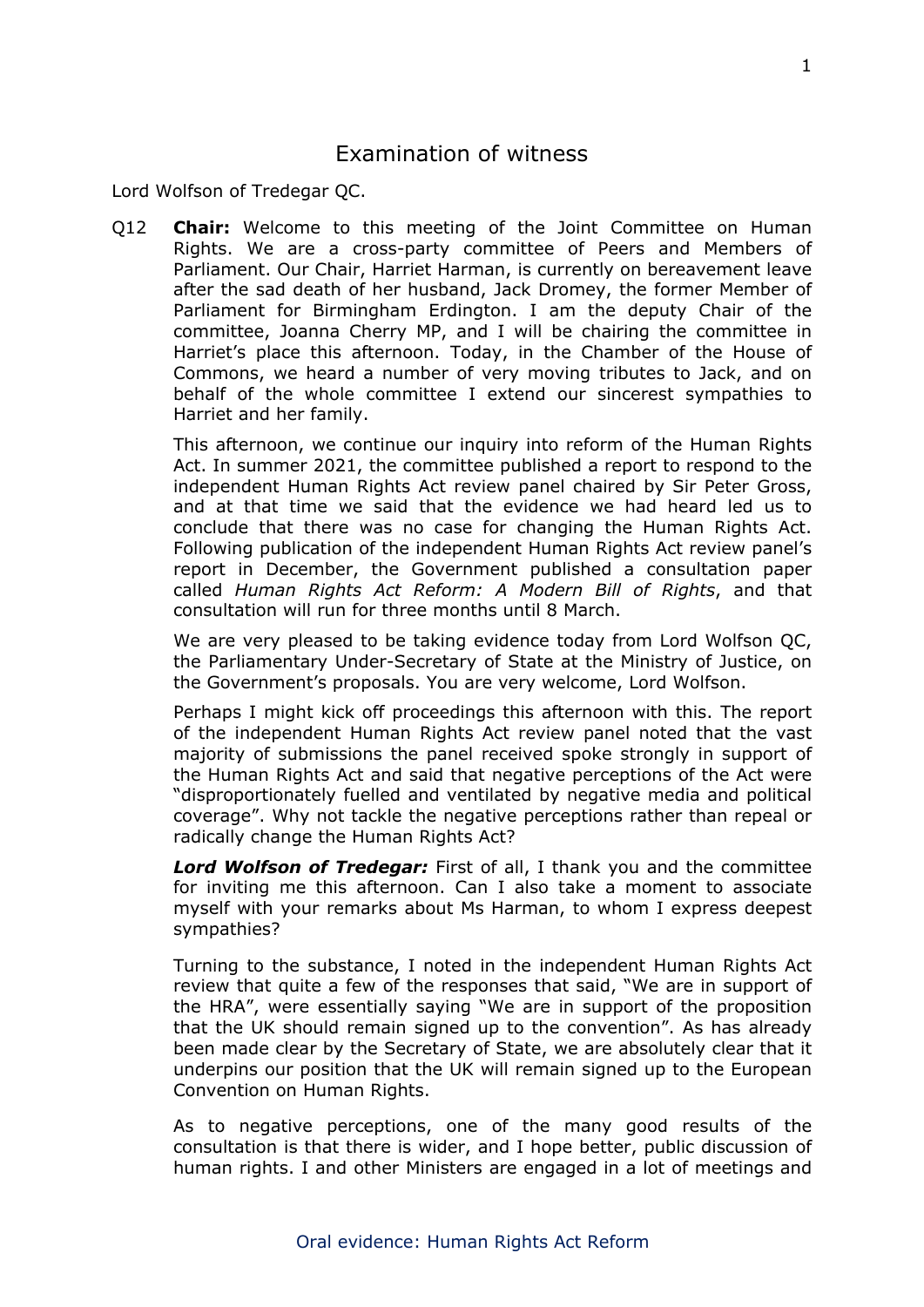round tables in England, Wales, Scotland and Northern Ireland. Certainly, I will be beating the drum for reform of the HRA, but that does not mean a diminution or dilution of human rights; it means updating the regime to make sure that it fits with our current constitution and to reinforce the important delineation between courts on the one hand and Parliament on the other.

**Chair:** The independent Human Rights Act review panel held a number of round tables, and it also held seven online road shows in lieu of town hall-style meetings. It is on the basis of that evidence that it concluded that negative perceptions have been disproportionately fuelled by media and political coverage. Do you think there is some colour to that conclusion? Would you accept it?

*Lord Wolfson of Tredegar:* It is very unfortunate that sometimes people put human rights in the same basket as health and safety. People often say, "Health and safety means I can't do this and I can't do that". What we actually know is that health and safety is pretty important. Before we had health and safety legislation, people were being killed and maimed in factories up and down the country.

Human rights are also important. I want to make sure that they are really embedded not only in our legal culture but in our political culture. I really do not want to be critical, but, with hindsight, one of the problems may have been that the phrase the Labour Government used when they passed the Human Rights Act was "bringing rights home". We know that the vast majority of rights in the convention are rights that were in the common law anyway. I do not want people to see human rights as some sort of foreign implant. I want them to see human rights as an absolutely central part of UK law, to use that phrase. We know what we mean by that. The human rights apply across all our jurisdictions.

**Chair:** I prefer the phraseology "the domestic legal systems of the United Kingdom".

*Lord Wolfson of Tredegar:* I am very happy to say that. "UK law" is a bit shorter, but we are saying the same thing in different words.

**Chair:** We have had instances, have we not, of Ministers in the Government being very critical of the Human Rights Act? I wonder if I could put a couple to you. We all remember the former Prime Minister Theresa May's conference speech in which she alleged that an illegal immigrant had avoided deportation because of his pet cat. That was actually wrong; the man won his case because the Home Office had ignored its own Immigration Rules on unmarried couples. In September 2020, the Home Secretary gave a speech at the Conservative Party conference saying that activist lawyers were frustrating the removal of migrants from this country.

You will be aware that as a result of that the Law Society of England and Wales wrote to her warning her that inflammatory rhetoric can sometimes have consequences, and indeed an immigration solicitor was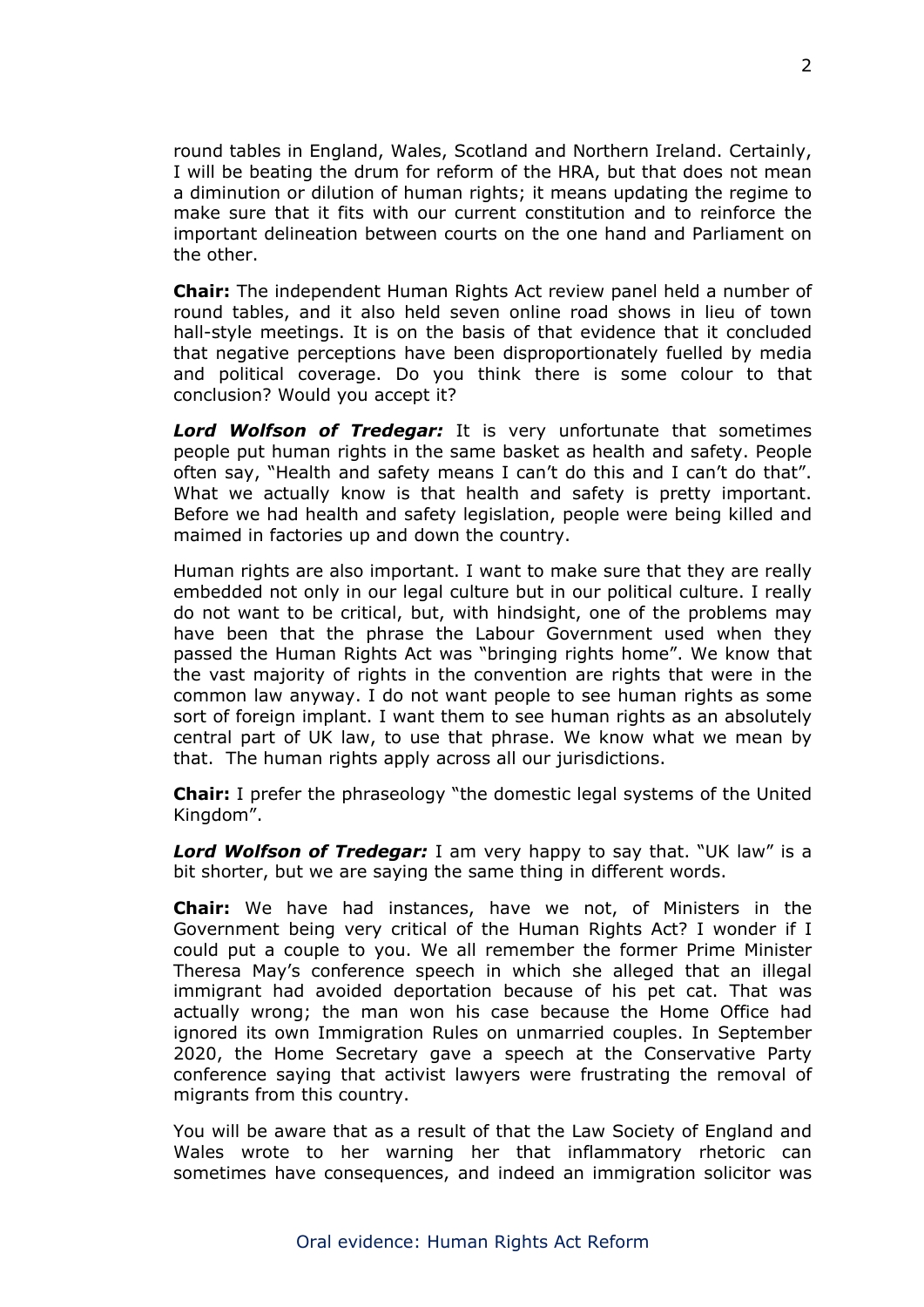the subject of a violent racist attack in his law firm's offices. After that, the Prime Minister doubled down and said that there was a problem with what he called "leftie lawyers", or activist lawyers, who were hamstringing the justice system.

In relation to that—I should declare an interest as a member of the Faculty of Advocates—the dean of the Faculty of Advocates wrote to the Prime Minister expressing concern and pointing out that no matter what the topic, whether it is immigration, crime or the constitution, lawyers who act against the state are not being "leftie" or activist; they are just doing their professional duty to represent members of the public without fear or favour. Would you agree with me that all those instances have been a bit unfortunate and maybe we ought to avoid them in future?

*Lord Wolfson of Tredegar:* Just to be clear, was that the letter from Roddy Dunlop QC?

**Chair:** Yes, the head of the Scottish Bar.

*Lord Wolfson of Tredegar:* Yes, I read the letter at the time. Two things are clear. First of all, everybody is entitled to representation. That is a fundamental tenet of our legal system. Secondly, a lawyer is not to be associated with their client. I am not sure that I would want to be associated with everybody I acted for when I was at the Bar. Indeed, if we did not abide by that principle, some pretty awful people would get no representation at all. As far as I am concerned, lawyers and the legal system are a fundamental part of any democracy, and that is probably understating it. Everybody needs to make sure that when comments are made in this area they do not impinge on the rule of law.

Q13 **Chair:** Thank you. That is very fair of you. Last week, we took evidence from Lord Mance, whom you will know well, and from a number of legal academics—Professor Alison Young, Professor Adam Tomkins and Dr Hélène Tyrrell. It is fair to say that three out of four of them did not agree that there is a lack of public confidence in the Human Rights Act. They thought that perhaps there was more a lack of awareness than a lack of public confidence, which seems to fit with the conclusions of the independent panel. Do you think that is right?

*Lord Wolfson of Tredegar:* I think it is both. If you are talking about awareness, it is fair to say that awareness of a number of areas of law, not just human rights law, is lower generally in the country than perhaps I would like it to be. It is a very good thing that the education system now focuses on things that I was not taught when I was at school but that are really important in knowing how a democracy works. I think it is both.

The Human Rights Act has been around for nearly a quarter of a century. I do not think it is wrong in principle. Indeed, I think it is right in principle for the Government to say, "We want to have a look at it to make sure that it is working as well as it could work, and where things can be improved they ought to be improved". Indeed, it is fair to say that when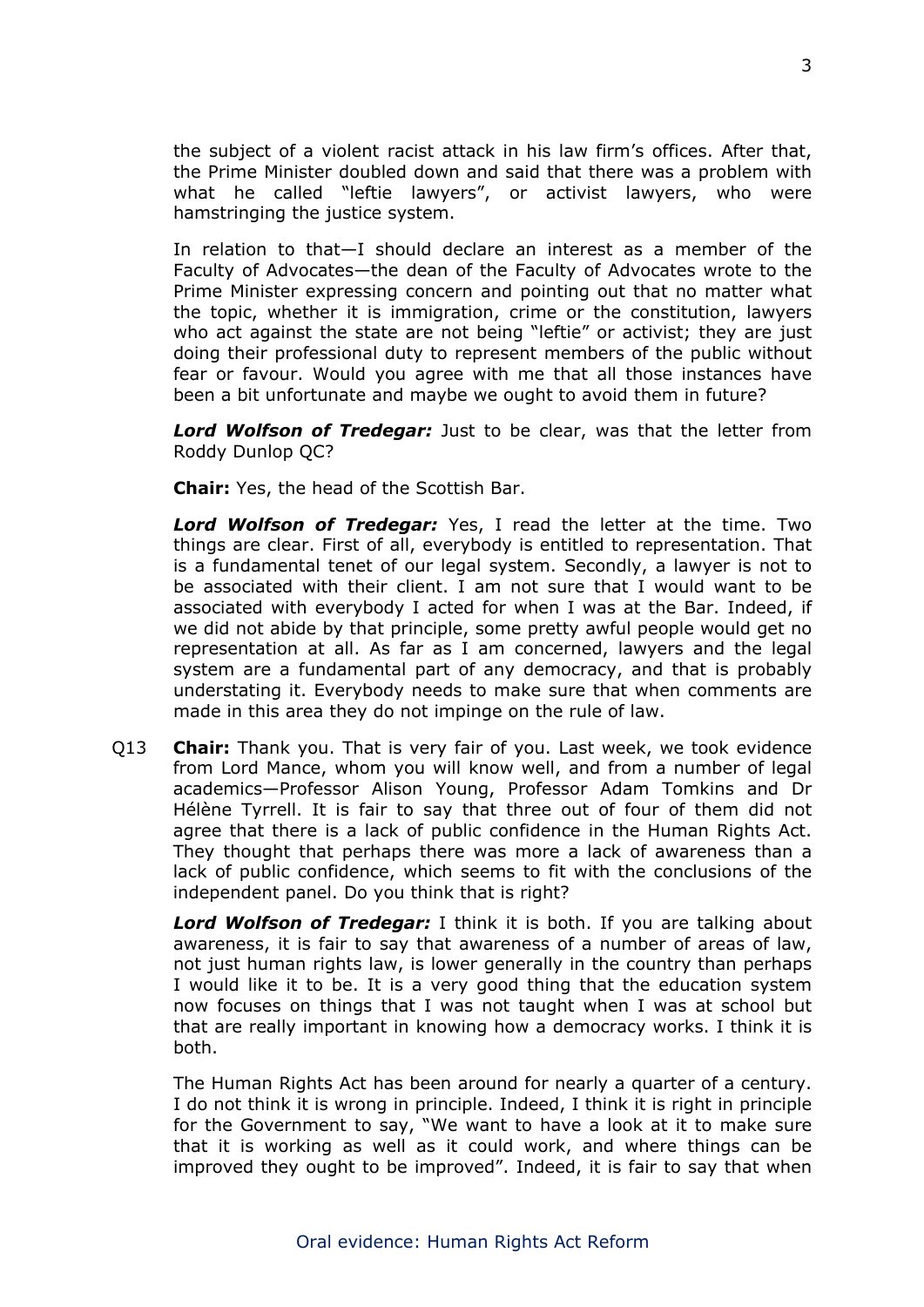the Human Rights Act was passed it was clear at the time that that was the first step, and that the issue was not, so to speak, put to bed in 1998 and never had to be revised. That is why we are looking at it now.

**Chair:** I can see the force of that argument, but there is something that puzzles me slightly. The Government set up the independent Human Rights Act review panel, and it produced a very substantial report, which I think runs to over 500 pages. As I said earlier, it followed taking a lot of written evidence with holding round tables, and holding online road shows rather than town hall meetings because we were in the middle of the Covid crisis at the time. It put a lot of work into it and it produced the report. Rather than responding to its points, the Government then rushed out a separate consultation paper. Do you not think it would have been courteous and sensible to have responded to the very substantial piece of work that Sir Peter Gross's panel produced?

*Lord Wolfson of Tredegar:* Chair, you used the word "substantial". It absolutely is. This is it. It is a phenomenal piece of work. It might put some textbooks out of business, because one of the things it does in addition to considering what the law is and making various recommendations—I will come back to that—is to set out in many areas the history of the jurisprudence, and that is really valuable. I cannot thank Sir Peter and his team enough. They have done a tremendous job.

That said, I do not think it is fair to say that we rushed anything out. The consultation we have put out takes full account of the recommendations of the review. Sometimes we have consulted on things that go beyond their terms of reference. Sometimes, we have added options to options that they suggested. When you read our consultation against the backdrop of the review, you will see that we have considered everything they said extremely carefully.

**Chair:** When Sir Peter Gross gave evidence to the Justice Committee yesterday, he was asked about this, and he said that he did not consider the Government's consultation paper to be a response to his report as such. I accept what you are saying about the lengthy nature of the report, but, as you said, much of it is analysis and history. What Sir Peter Gross was probably expecting you to do, as the rest of us were, was to respond on a case-by-case basis to the recommendations they made, rather than producing a separate document that goes on to make its own recommendations. It would be normal for the Government, first of all, to respond formally to the panel's report and then produce a consultation with different recommendations if that is what the Government want, but surely the right thing to do would have been to respond, first of all, to the panel's recommendations.

*Lord Wolfson of Tredegar:* That may be, respectfully, putting the previous question in a different way. You might get the same sort of answer back. We are responding to the panel's recommendations and report in our consultation, which takes full account of it. You should also remember, of course, that although—this may be behind the word "rushed"—the timing of the publication of the report and the consultation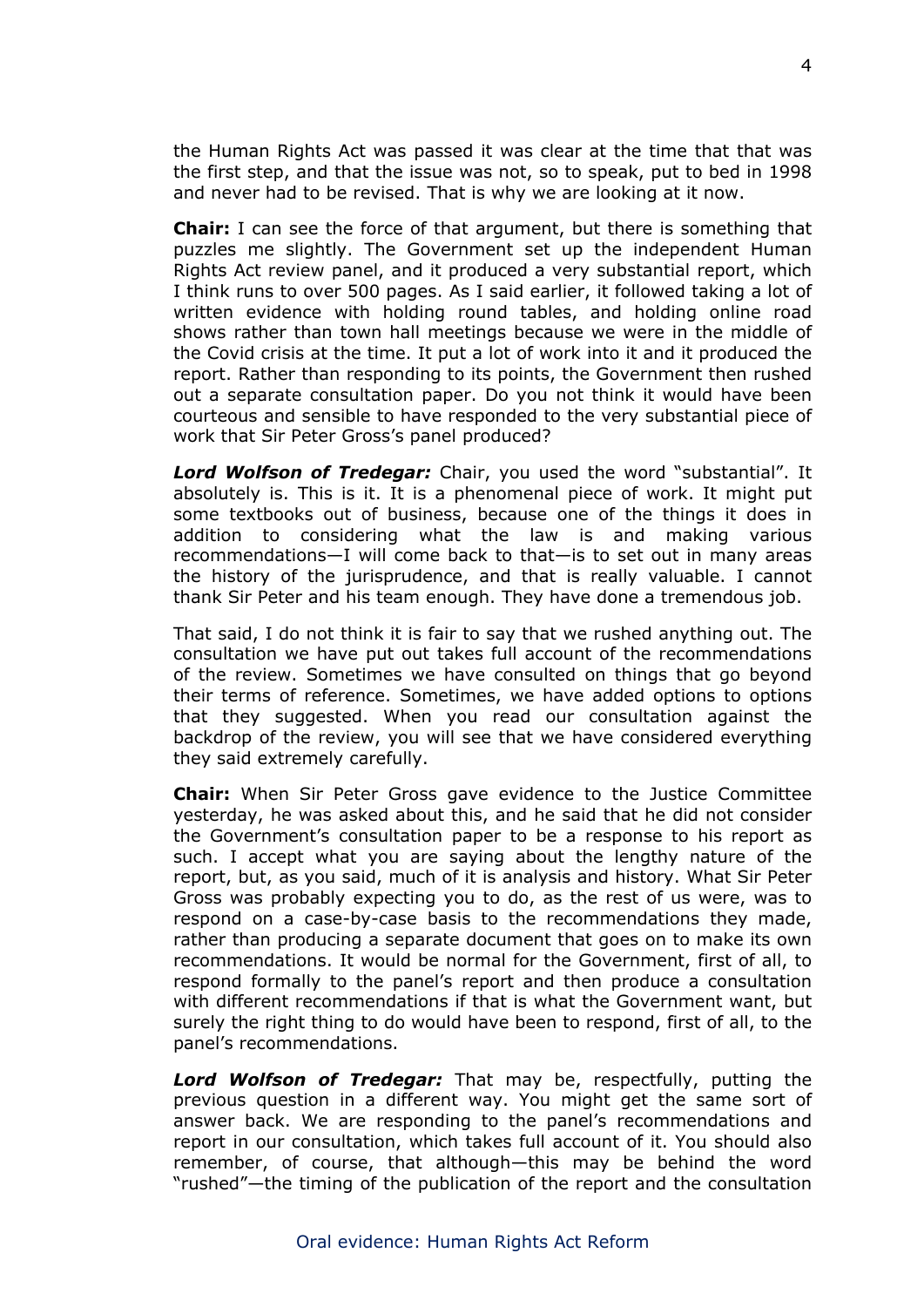puts them close together, the Government had the review earlier, so we were able to take full account of it in our consultation. They are not two separate documents; they really ought to be read one alongside the other.

**Chair:** Sir Peter Gross said to the Justice Committee yesterday, "The simplest way I can put it is that if you compare this document"—your consultation—to the response to the Faulks review of administrative law, "you could put Faulks down and the response next to it and you run the one into the other. You cannot with this … in short form, you cannot put ours down here, the Government's consultation down there and say that the two work together". I think the point he is making is that in relation to Lord Faulks's review of administrative law the Government responded to his recommendations one by one, but here you have not done that. Why have you not done it?

*Lord Wolfson of Tredegar:* There are different ways of responding to reviews. I am not sure that one is necessarily better or worse than the other. We have taken full account of the work done by Sir Peter and his team. I say again what a tremendous job they did. This is not meant to sound obsequious. It really was tremendous. I encourage everybody who will respond to our consultation—and I want as many people, bodies and entities to respond as possible—to look at the consultation that we have put out but also to read as much as they can of Sir Peter's and his team's review.

**Chair:** Before I hand over to my colleagues, I want to ask you this. You said that one of the benefits of the work that has been done by the independent Human Rights Act review panel has been to improve understanding and awareness of the Human Rights Act. You will be aware that the panel recommended that the Government should implement a programme of public and civic education about human rights in schools and in higher education and adult learning. All our witnesses last week were in favour of that. Will the Government implement that recommendation of Sir Peter Gross?

*Lord Wolfson of Tredegar:* You will appreciate that matters of education are outside the remit of the MoJ. I am not sure it is for a fairly lowly Minister from the MoJ to bind the Government and other departments. What I can say is that the work we are doing in the MoJ going around the country, talking about the consultation and inviting people to respond is, I hope, part of the process of enabling people to understand what the ECHR is and what human rights are. I know that colleagues in other parts of government are looking at the education system. There are still too many people, I am afraid, who confuse Luxembourg with Strasbourg. There are still too many people who think the ECHR emanates from the EU. It may seem obvious in this room, but we all have an interest in making sure that the level of debate is raised and the quality of debate is higher than it sometimes is.

**Chair:** I accept that you cannot bind the Department for Education, but will the Ministry of Justice have discussions with the Department for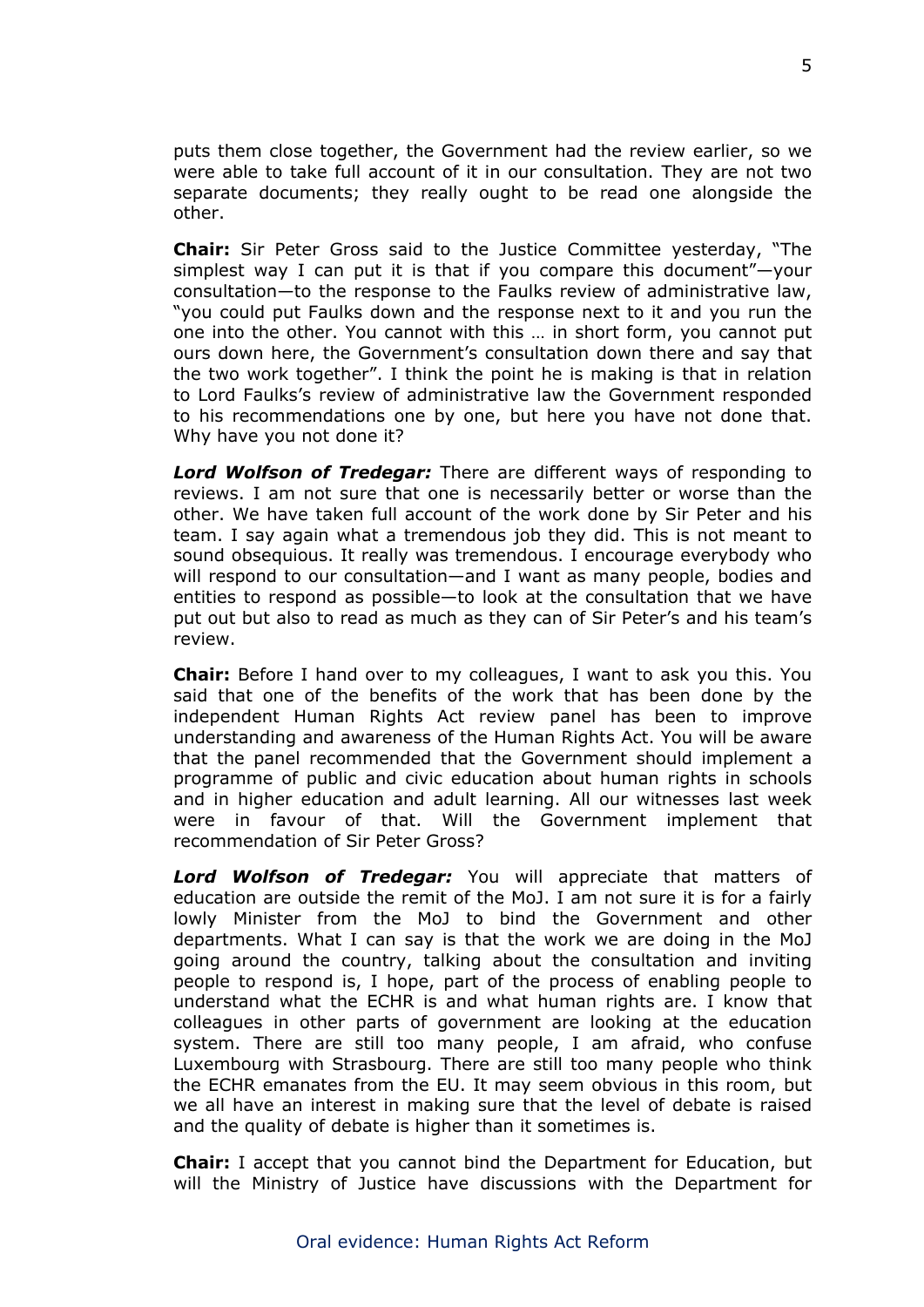Education and ask the Department for Education to implement Sir Peter Gross's recommendation?

*Lord Wolfson of Tredegar:* I know that the Deputy Prime Minister has discussions with his Cabinet colleagues on this and other matters all the time.

**Chair:** Thank you very much. I hand over for our next question to Baroness Ludford.

Q14 **Baroness Ludford:** Thank you very much, Madam Chair. Minister, welcome. We have heard from previous witnesses, both in the course of this inquiry and for the report that we did last year, that there are no significant problems with the duty in Section 2 of the Human Rights Act to take account of relevant European Court of Human Rights judgments because of the margin of appreciation. What we have heard about from all quarters is the effective judicial dialogue in what appears to be an excellent relationship between our courts, particularly our Supreme Court, and the Strasbourg court, and that it works well. There are no real problems, and indeed the relationship has improved in recent years. Why are you proposing to weaken Section 2 of the HRA so that courts need only to "have regard" to Strasbourg case law? If the system ain't broke, why do you want to fix it?

*Lord Wolfson of Tredegar:* Respectfully, I do not accept the word "weaken". The history of Section 2 is an interesting one, legally. When a lawyer uses the word "interesting", it usually means long and convoluted. It is fair to say that the jurisprudence on Section 2, as I think the Deputy Prime Minister put it when he appeared in front of this committee, has ebbed and flowed; it has come and it has gone. Of course, it is very important that there is proper dialogue between our courts and Strasbourg. I note that the current president of the Strasbourg court has also said how important he sees that dialogue to be. I do not see our proposals, on which we are consulting, as weakening Section 2 at all.

We are saying that the court should start by saying what the position is under domestic law, and then the courts can, so to speak, raise their eyes and look around the world, including to Strasbourg jurisprudence, for helpful precedents. You have to remember in this context that the European convention is very close to other human rights conventions. When you have a similar provision, let us say, in Canada, why, I ask rhetorically, should our courts not look at the Canadian jurisprudence to assist them in the same way as they will be entitled to look, and no doubt will look, at the Strasbourg jurisprudence? I see no problem with that.

**Baroness Ludford:** Perhaps I can follow that up by asking what you think the impact could be on legal certainty and on the risk that you will generate more business for Strasbourg if there is not a thorough taking into account of Strasbourg case law in our domestic courts, also bearing in mind that upholding the ECHR figures in the trade and co-operation agreement with the EU, so that any sort of deviation could raise questions in that context. What could be the impact on legal certainty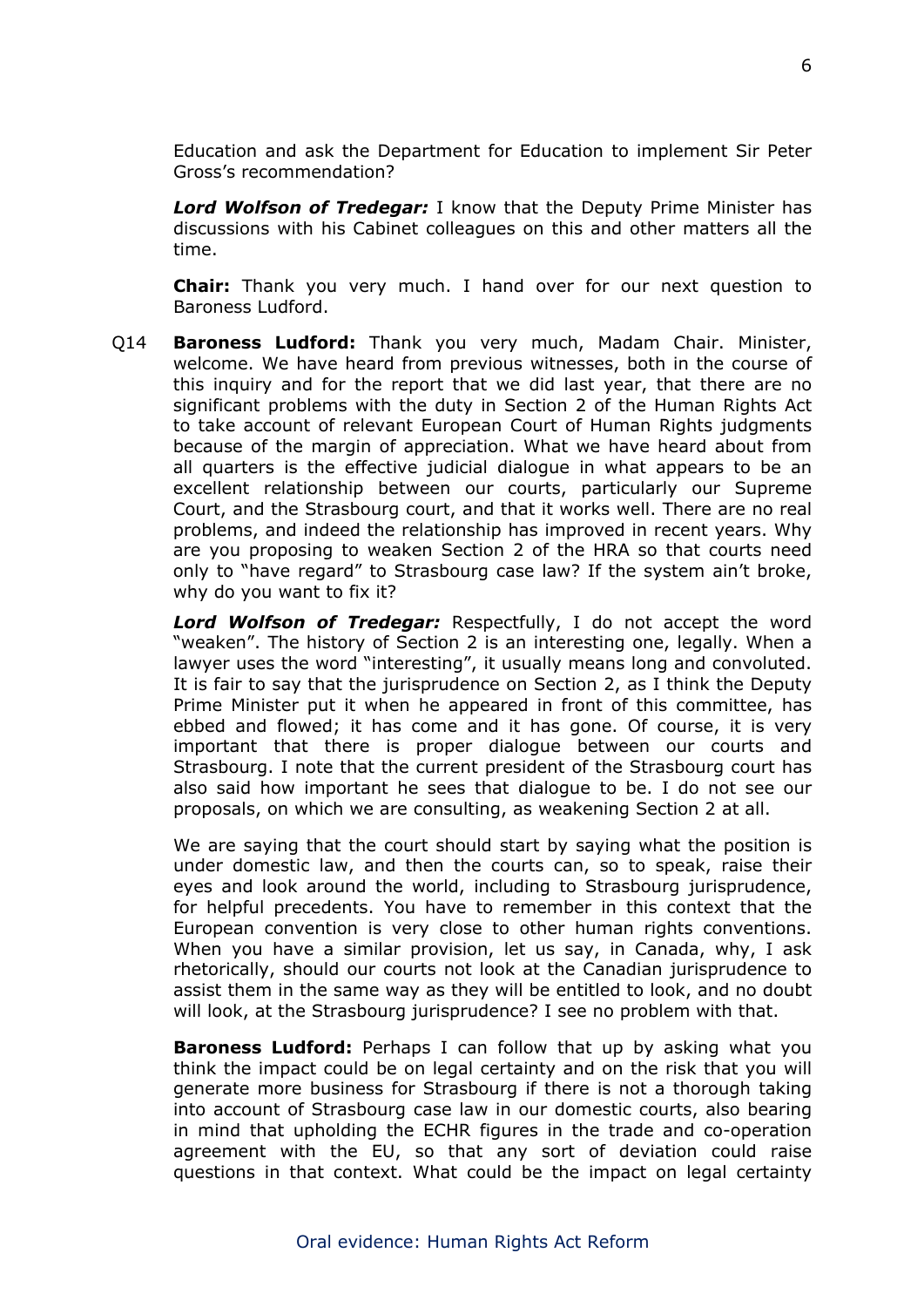and on the development of British constitutional rights separate from convention rights if you were to go ahead and make this change?

*Lord Wolfson of Tredegar:* There is quite a lot, if I may say, in that question.

#### **Baroness Ludford:** Sorry.

*Lord Wolfson of Tredegar:* I will try to deal with at least some of it, and I am happy to come back on other bits. It will lead to a development of jurisprudence in this country that will embed human rights and ECHR rights in our country in a way that is suitable for our different judicial cultures. I use that word in the plural, because we have different jurisdictions in the UK. It is not right, respectfully, to see Strasbourg jurisprudence as a one-size-fits-all approach. The Strasbourg court has made clear on repeated occasions that the way the convention is implemented in state A can be different from the way it is implemented in state B, and both can be consonant with convention rights. I do not see a contradiction between what we are consulting on in Section 2 and continuing to ensure that we remain fully committed to the convention rights. I do not know whether I have answered all the points you raised, but I am happy to come back if I have missed any.

**Baroness Ludford:** I will leave aside the EU dimension, although it would be a pity to put the TCA at risk. You appear to be saying, I think, that there is indeed sufficient flexibility in the current arrangements to take account of that law and not slavishly follow it, and that we have reached a point of understanding. You say that Section 2 has ebbed and flowed, but everyone seems to think from this side and from Strasbourg's side that it works well now. You appeared to say that there was that flexibility, so I do not really understand what you think will be gained by changing Section 2.

*Lord Wolfson of Tredegar:* What will be gained will be putting what we want to see Section 2 do on a clear statutory footing. The point about case law is that it ebbs and flows. You do not necessarily know where the case law will go. What we want to do, and we think it is the right thing to do, is to put in statute the approach that the courts ought to take. It will mean that it will be very clear that the UK Supreme Court is in the UK the supreme judicial arbiter of our human rights laws.

If you look at Lord Pannick's submission to the review, I do not think he saw anything wrong with the idea that the courts here should look around the world as part of their consideration as to how to apply a particular right in the UK. I am not in favour of judicial blinkers. It is very good for our courts to be able to look, and to be encouraged to look, first at the domestic context—you look at where you have come, you look at the common law—and then say, "Where else can I get assistance?" That might be Strasbourg and it might be Canada. We share a common-law tradition with Canada and with Australia. We can get a lot of benefit from reading decisions from those jurisdictions as well.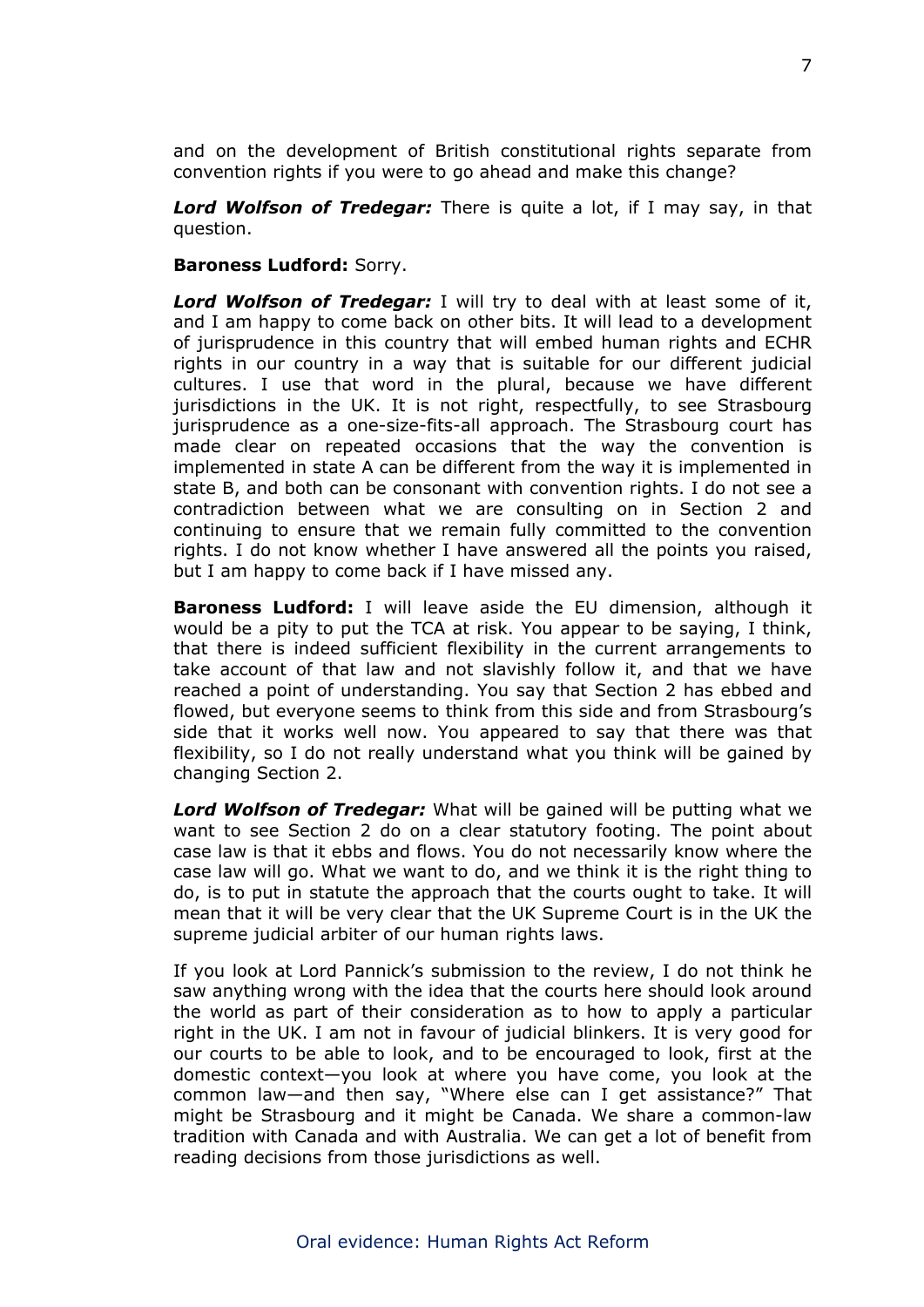**Baroness Ludford:** The Chair will probably not allow me any more time, but I suggest that we are in a different position in relation to the ECHR, for various reasons, than we are to Canadian case law.

*Lord Wolfson of Tredegar:* With respect, I do not agree, because if you look at the Canadian human rights background there are very clear overlaps. They are not the same, but human rights conventions in different parts of the world often stem from a common place. In looking at jurisprudence, for example from Canada, of course a court would take into account any relevant differences—I underline the word "relevant" between the convention background in Canada and the ECHR. That crossjurisdictional jurisprudence is valuable. I know that from my own experience in commercial law, and I respectfully suggest that it is just as true in human rights law.

**Chair:** Thank you.

Q15 **Angela Richardson:** Good afternoon, Minister. I am the Conservative Member of Parliament for Guildford. The Government's consultation seems to propose two approaches to the Bill of Rights. The first would be more akin to a stand-alone Bill of Rights, and the other approach would incorporate the convention rights but take an originalist approach to interpretation, suggesting a return to how rights might have been conceived in the 1940s and 1950s. What do the Government see as the advantages and disadvantages of each approach? Do the Government have any initial preferences for either approach?

*Lord Wolfson of Tredegar:* Thank you. The short answer is that we will consider the proposals for legislation and, in particular, the form the legislation will adopt after we have received and considered the results of the consultation, which I think is the burden of your question. As you say, there are a number of ways of doing that. The critical point, and the point I want to underline, is that whichever way it is done as a form of legislation, the central point, which is that we will remain a signatory to and fully signed up to the ECHR, will be at the heart of whatever legislative form we decide to choose.

**Angela Richardson:** If the Government decided to opt for an originalist approach to convention rights, how do you think they would avoid a regression in human rights protections?

*Lord Wolfson of Tredegar:* I am not quite sure exactly what you mean by an "originalist approach". Are you getting at the living document approach that the Strasbourg court takes? That is at the heart of Strasbourg jurisprudence, although it is not in the convention itself.

We will make sure that the convention rights remain part of domestic law. You will see in the consultation that we are consulting on a number of things. We have discussed Section 2. We can discuss Section 3 and Section 4. I do not accept, if I may say respectfully, the word "regression". I am not interested in regression from human rights. That is different from the question of recognising that not all rights in the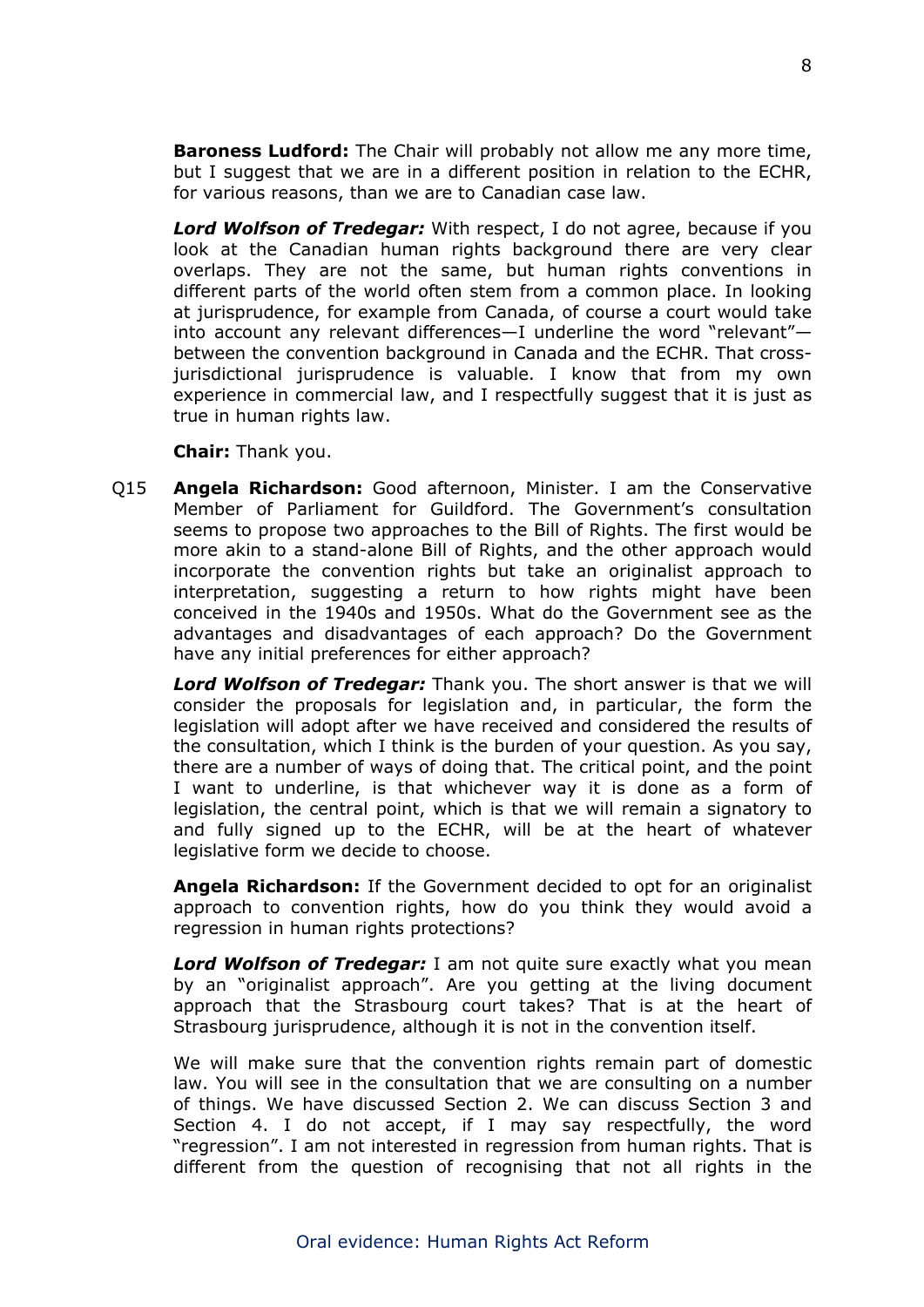convention are absolute. Some rights are qualified and have to be balanced. It is also different from the question of rights as opposed to remedies. That is a different question again. The word "regression" is not a word that I would use.

## **Angela Richardson:** Thank you.

**Chair:** Can I follow up on that? I do not really understand why you would want a separate British Bill of Rights if it is essentially just going to reiterate the rights in the ECHR. What is the point?

*Lord Wolfson of Tredegar:* There are two ways of doing a Bill of Rights. You can amend the Human Rights Act and retitle it, or you can have a separate piece of legislation. You could do either. Why do either? As we said in our consultation, one of the things we want to do is consider whether we should actually be adding some rights to the rights set out in the ECHR. We are consulting on the right to jury trial. When I use the phrase "right to jury trial", I am conscious that we have different jurisdictions. The position in Scotland is different from the position in England and Wales, and the position in Northern Ireland is different again. I hope we have made that very clear in the consultation.

We have also talked about giving more support to the right of freedom of expression, which in the convention is a qualified right; it has to be balanced against other rights. We think there is a case that Section 12 of the Human Rights Act has perhaps not given the right of freedom of expression as much force and importance as it should, recognising that sometimes that right will have to be balanced against other rights, such as security, protection of journalists' sources and so forth.

**Chair:** We will come back to that. We have some specific questions about trial by jury and freedom of expression.

Before we go on to those and other questions, can I ask you a follow-up question to the questions that Sarah Ludford asked you? You talked about the benefits of our domestic courts and our domestic legal systems looking to other jurisdictions such as Commonwealth jurisdictions like Canada and Australia. The courts already do that, do they not? There is nothing in Section 2, as currently drafted, to prevent them doing that, is there?

*Lord Wolfson of Tredegar:* No. I accept that that is certainly one interpretation of Section 2. This gets us back to the jurisprudence, which shows that that interpretation of Section 2 was not an interpretation adopted by some courts at some times. It is absolutely fair and right for a Government to say that they want to embed—if I can use that word—in statute a particular approach. The fact that that approach may reflect the current approach of the court is not necessarily a reason not to do it, because the jurisprudence can change.

Q16 **David Simmonds:** I would like to say how much I appreciate your remarks earlier in respect of education and greater understanding about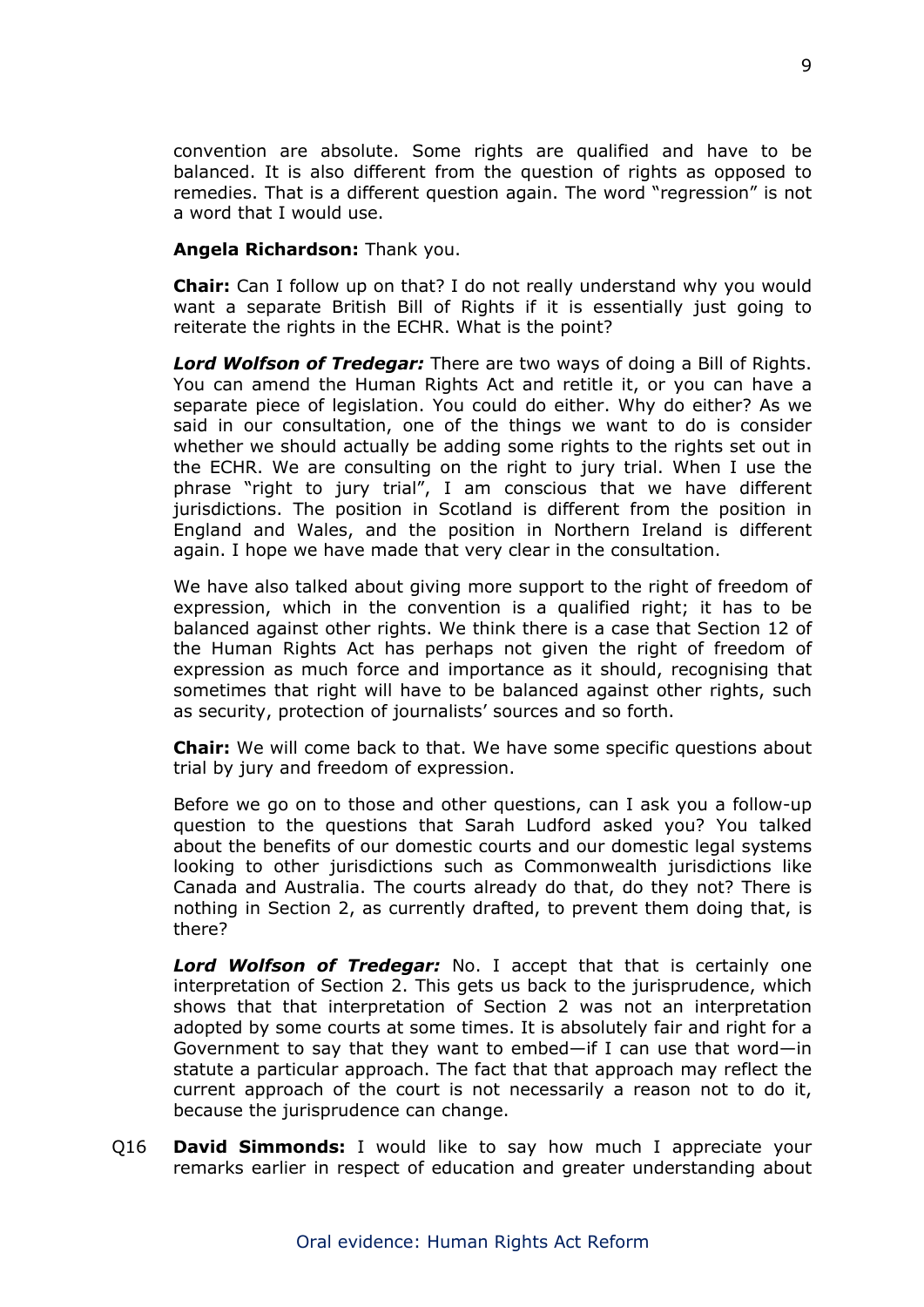the European Convention on Human Rights. The question I would like to put to you concerns the proposals for Section 3, which requires courts to interpret legislation compatibly with convention rights "so far as possible". The independent Human Rights Act review recommended quite modest changes to that. Why do you think the Government have gone further than that panel recommended? Do you have a view about whether those proposed reforms would result in human rights under the convention being more difficult to enforce? If so, why, and, if not, why not?

*Lord Wolfson of Tredegar:* Thank you first for your introductory remark. I am grateful for that. We are consulting on two options on Section 3, as you know. The first is repeal and the second is replace, although I think we have given a pretty good steer that we are, at the moment, certainly in the area of reform and replace, not the option of repeal. The whole point of a consultation is to listen to what people say, and I certainly will.

The problem with Section 3, we think, is that it has resulted in the courts, effectively, rewriting legislation. Let me be very clear; I am not criticising the courts for doing that, because that is what Section 3 requires the courts to do. That is what Parliament has told the courts to do. The question is whether it is right or good that Parliament should tell the courts to do that. We think, and this is what we want to consult on, that there is a good case to be made that, where Parliament has set out its intention in legislation, the courts should enforce and interpret that legislation; they should not be rewriting the legislation.

The committee may be interested in comparing, for example, the Section 3 jurisprudence with a decision of the Supreme Court that came out literally this morning in a case about paying for citizenship papers for children. There is a very interesting speech, I think by Lord Hodge, with whom three other members of the court agree, and then, if I may say respectfully, a very, very interesting speech from Lady Arden. I think it might be her last speech in the Supreme Court. What underlies those speeches, as the committee will see, is that normally when the court interprets legislation it seeks to interpret what Parliament has said and what Parliament intended. Section 3 asks the court to do something very different. We think that in this context, as in other contexts, the courts should be interpreting the legislation of Parliament, not rewriting it.

**David Simmonds:** Thank you. That is a very clear answer.

Q17 **Baroness Massey of Darwen:** Good afternoon, Lord Wolfson. I am Doreen Massey, a Labour Peer in the House of Lords. I am also a delegate to the Council of Europe.

Before I ask my question, could I add to what Joanna and David said about education? I realise this is not your brief at all, but there is a wellestablished and well-evaluated programme run by UNICEF called the rights respecting school. I do not know whether the Department for Education has knowledge of it. It is a very good programme and is very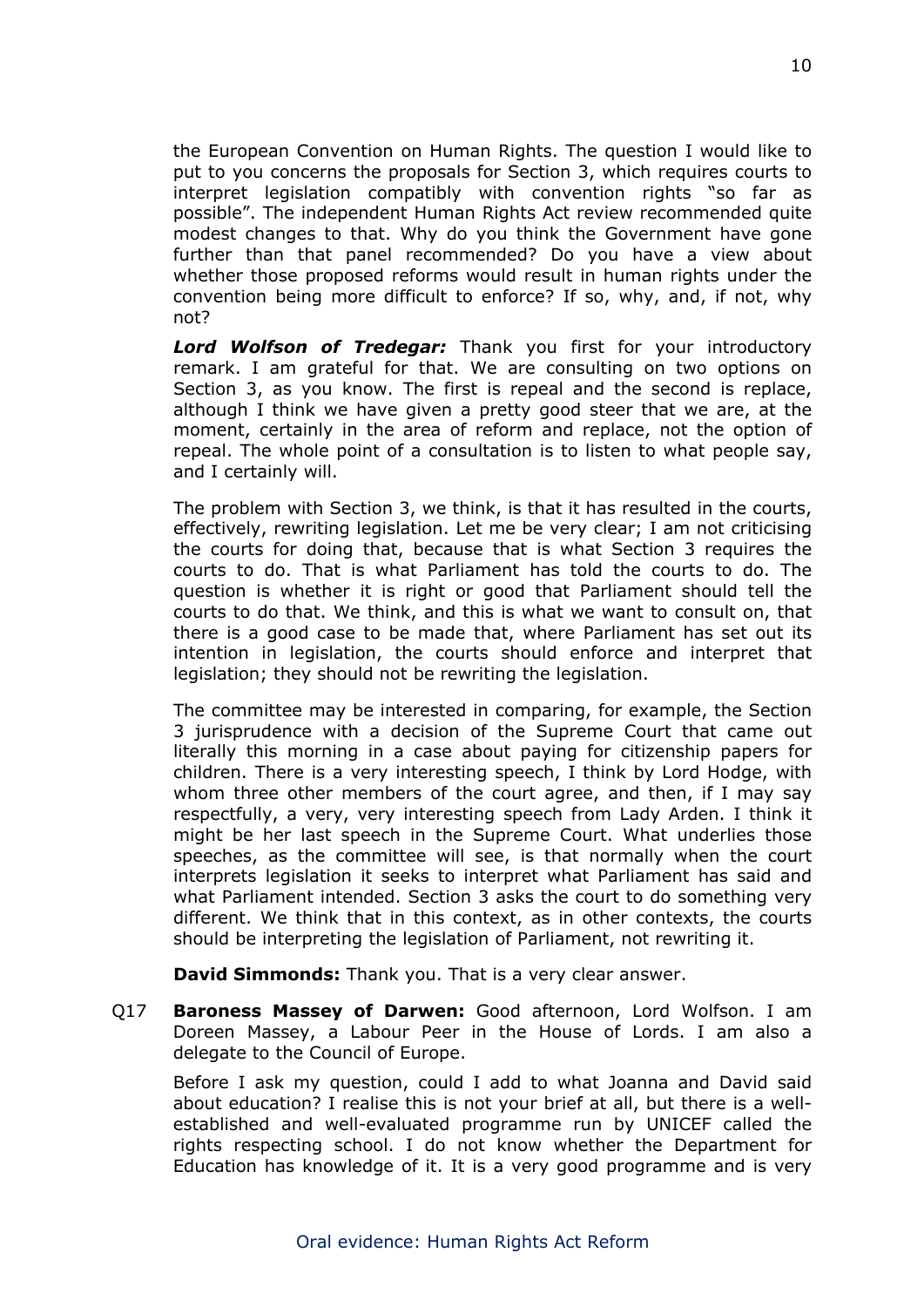popular in the UK and in parts of Europe. I wonder if someone could at least test out whether the department has knowledge of it. I can send you or them or anybody details of the programme, and they could talk to the people who run it. I do not want anybody to reinvent the wheel or go over old ground when it is not necessary. I do not need a response to that. It is an addendum to what others have said.

Would the proposed changes that were mentioned by David lead to an increase in the number of adverse rulings from Strasbourg and the number of declarations of incompatibility issued by UK courts? Given that both would require a legislative response, how would an increase be managed within the existing constraints on parliamentary time?

*Lord Wolfson of Tredegar:* You are right, if I may say respectfully, to the extent that there is necessarily a relationship between Section 3 and Section 4. I do not think it is a linear relationship in the sense that for every change you make to Section 3 there are necessarily more cases you would lose in Strasbourg or under Section 4.

Standing back, the proper way in which the system should work—indeed, this is really built into the Human Rights Act—is that under the Human Rights Act it is recognised that our courts do not strike down Acts of Parliament, primary legislation, and when Section 4 is triggered it is up to Parliament to decide how to respond to an adverse ruling. Whether our proposed changes to Section 3, in fact, lead to more adverse rulings in Strasbourg is a bit of a moot point, because you have to recognise, as I said earlier, that the Strasbourg jurisprudence gives a margin of appreciation, and there is also the concept of subsidiarity.

I think the current president has said that this is the age of subsidiarity, following on from the Brighton declaration. If an Act of Parliament is inconsistent with convention principles, it is right in principle that Parliament should confront that fact and deal with it. It should not be for the courts to rewrite the legislation using Section 3, so to speak, to avoid the problem. It comes back to the fact that we have in this country parliamentary supremacy. If Parliament has passed an Act that is inconsistent with the convention, that should be a matter for Parliament, ultimately, to confront and sort out.

## **Baroness Massey of Darwen:** Thank you.

Q18 **Lord Dubs:** My name is Alfred Dubs. I am a Labour Member of the House of Lords, as you know, Minister. My question is again about Parliament. Your consultation makes lots of references to reasserting the role of Parliament. What ideas do you have for how Parliament, or this committee, might do more to hold the Government to account on human rights issues, such as addressing declarations of incompatibility or in scrutinising Bills?

*Lord Wolfson of Tredegar:* Thank you. One of the proposals that we are consulting on is to have a procedure whereby Parliament would be informed and there would be a debate, as you will see in the draft clause, whether it is on the Motion of a Minister or otherwise; we are consulting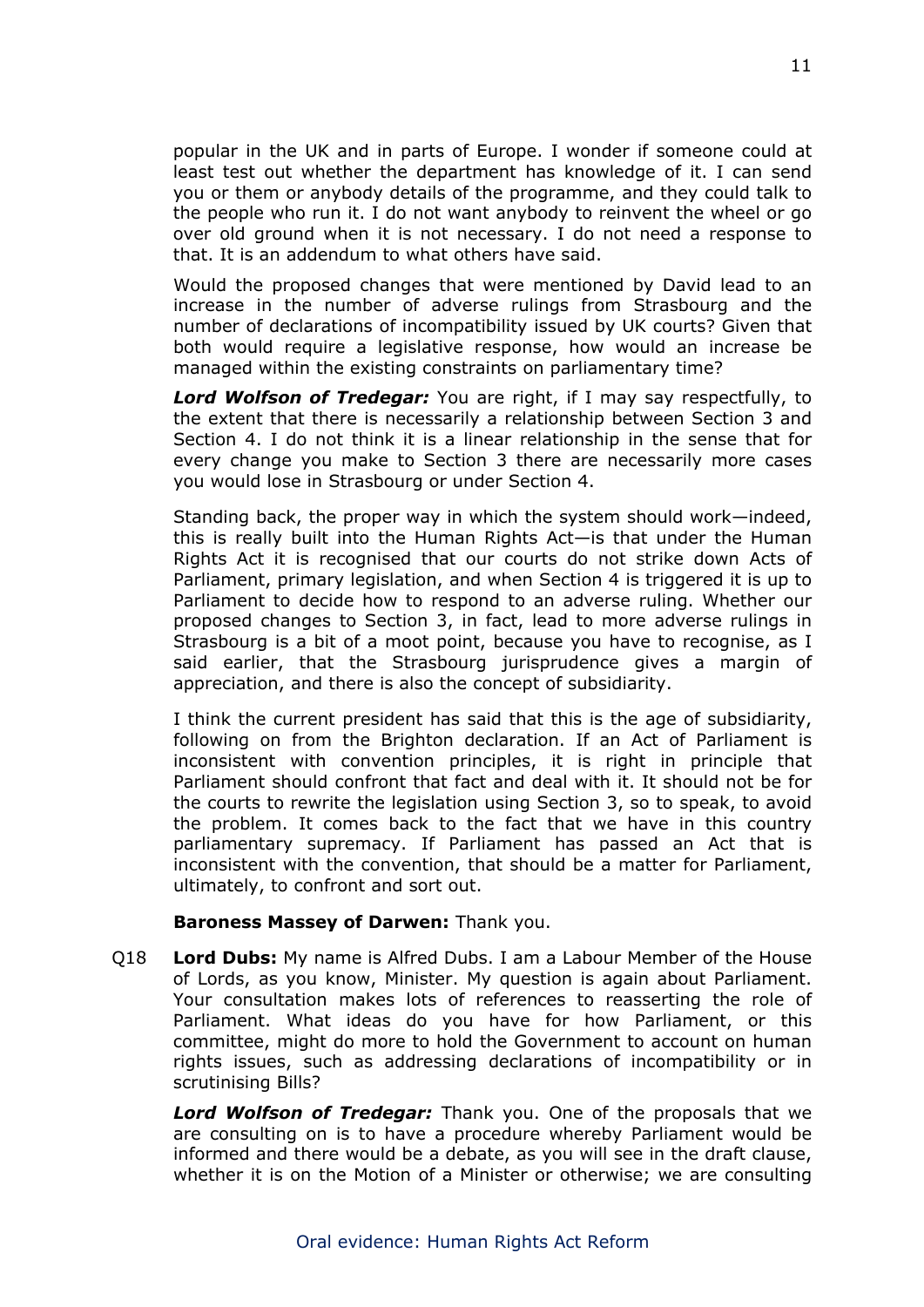on how it might best be done. It would be a procedure for Parliament to be engaged in the process of dealing with the consequences of an adverse Strasbourg ruling. Of course, in a dualist system, the UK, under Article 46(1) of the convention, has an obligation to abide by judgments of the Strasbourg court to which the UK is a party, but domestically we have parliamentary supremacy. We are consulting on a way for Parliament to be involved in considering how best to respond to any adverse rulings of the Strasbourg court.

The second part of your question referred to the role of this committee. I am conscious that the review said a few things about how this committee could work in the future and the different functions it could have. With respect, I will dodge that, and I hope on proper grounds. This is a committee of Parliament. It is right for Parliament to discuss and consider the remit of this committee, and it is not for a government Minister to get involved in that. Please take that with respect. It is respect for Parliament and the committee. It is not because I do not give regard to the work of this committee. I hope what I have said so far today shows that I certainly do. It is a matter for Parliament and not the Government.

### **Lord Dubs:** Thank you.

**Chair:** Thank you. With regard to those last two questions, whether it is an increase in the number of adverse rulings from Strasbourg or an increase in the number of declarations of incompatibility, or both, it will mean that we will need more parliamentary time to deal with the consequences of your proposed amendments to Section 3 and possibly Section 4. How would an increase in the parliamentary time required be managed within the already existing constraints on parliamentary time?

*Lord Wolfson of Tredegar:* It is not for me to tell the business managers what ought to be prioritised and what ought not to be prioritised. This is a question of much broader application. One of the consequences of Brexit and a renewed focus on the rights and privileges of Parliament is that there may well be more work for Parliament to do. One of the things that may have to be thought about—I am moving well away from human rights only—is parliamentary procedures and how they can best be reformed, or at least rethought, to be effective in the 21st century and in a situation where the UK is not part of the EU and where Parliament is, and perhaps ought to be, doing more than it has done in the past.

**Chair:** Would you agree that it would be unfortunate if the outcome of this was to be that a huge amount of work went through the delegated legislative process and was essentially done by the Executive? It would hardly be a renewed focus on the rights and privileges of Parliament, would it, if it was just all left to the Executive?

*Lord Wolfson of Tredegar:* That depends on what we are talking about. I know there was an interesting discussion with the Deputy Prime Minister about articles in the newspaper about Ministers having the power to overturn court judgments. I hope he made it clear—I think he did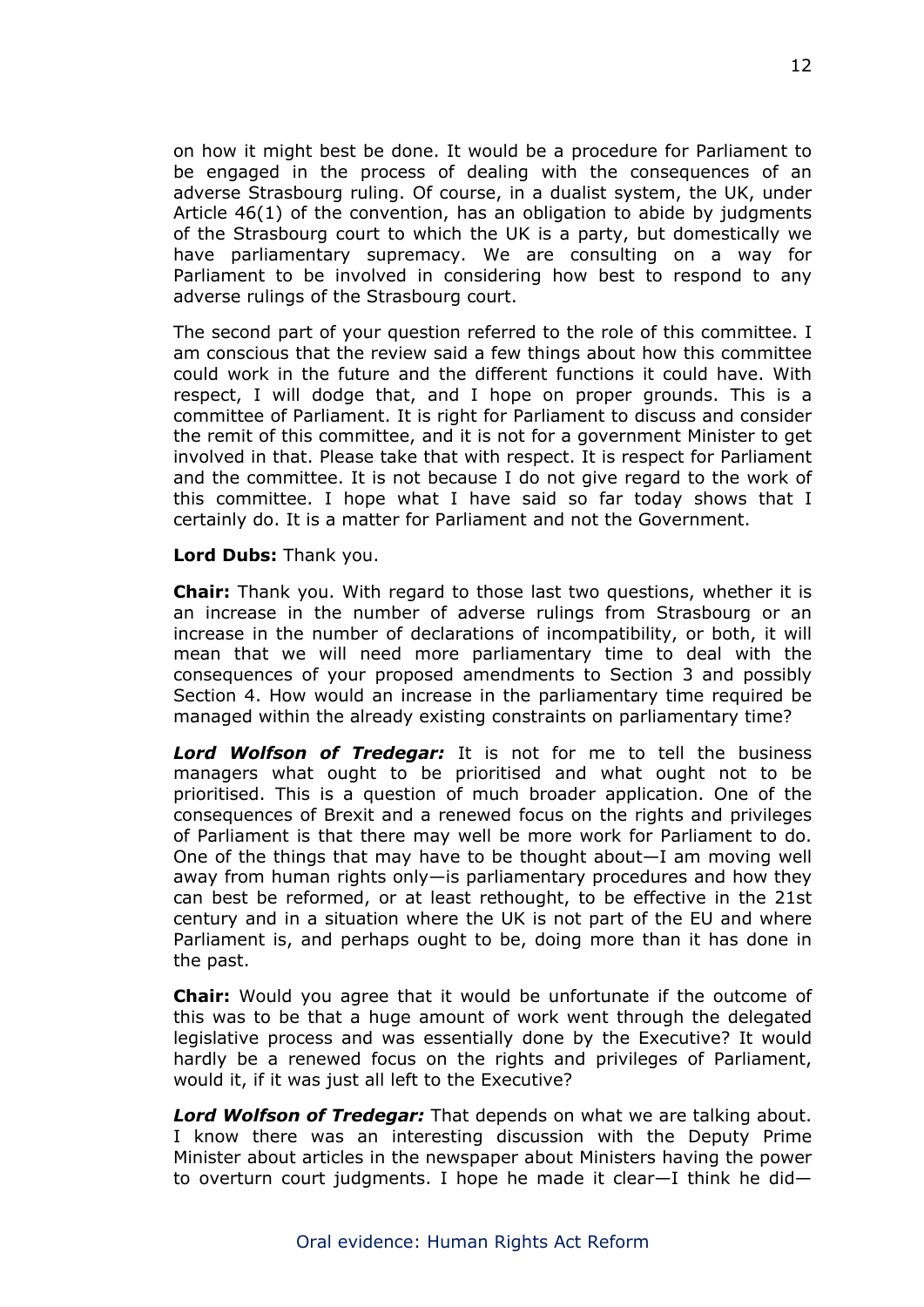that the way you overturn a court judgment, if you are talking about primary legislation, is the traditional way; that Parliament considers it.

**Chair:** Parliament passes primary legislation rather than a Minister passing a statutory instrument.

*Lord Wolfson of Tredegar:* If what you need to do is to pass primary legislation, you need to pass primary legislation. It depends on the problem you are trying to cure.

**Chair:** I am not saying that there are not some problems that could not be cured by secondary legislation. I am just trying to get you to agree with me, Minister, that if we are talking about a renewed focus—to use your words—on the rights and privileges of Parliament, we need to make sure that Parliament is given adequate time in future to debate the consequences of adverse rulings from Strasbourg or declarations of incompatibility if there are more of those.

*Lord Wolfson of Tredegar:* I am not going to dissent from the proposition that Parliament ought to debate things properly, and people need to be given adequate time. I am very conscious that there are different procedures in the different Houses as to how that is done. Having sat through literally hours and hours in Committee in my House, I am conscious that a lot of Peers put real thought and care into scrutinising legislation line by line.

**Chair:** Indeed, but equally you will be aware that, post Brexit, there is a concern—I do not think it is a partisan concern; I think it is held by MPs in all parties in the Commons—that perhaps too much is being done by secondary legislation and not enough by primary legislation. If the point of Brexit was for Parliament to take back control, that has not necessarily worked, so I would not want that to transfer to human rights.

*Lord Wolfson of Tredegar:* If I may say so, that is a very broad point. We would both agree that some things have to be in primary legislation. We would both agree that some things can properly be in delegated legislation. Even when I was at university, there was a discussion as to the proper balance between the two. It is a very healthy debate. I can certainly agree with the proposition that parliamentary engagement in the human rights area is important, and indeed many of our proposals are designed to increase the role of Parliament. What I have been saying about Section 3 and parliamentary intent goes directly to that. What I have been saying about Section 4 and Parliament's responses to any adverse Strasbourg rulings goes to that as well.

Q19 **Lord Brabazon of Tara:** Good afternoon, Lord Wolfson. I am a Conservative Member of the House of Lords. Turning to human rights litigation, the consultation proposes that a claimant will be able to bring a human rights claim only if they are found to have suffered a "significant disadvantage", asking whether this will ensure that courts focus on "genuine human rights matters". Can you give us an example of the type of human rights breaches that would not meet the threshold of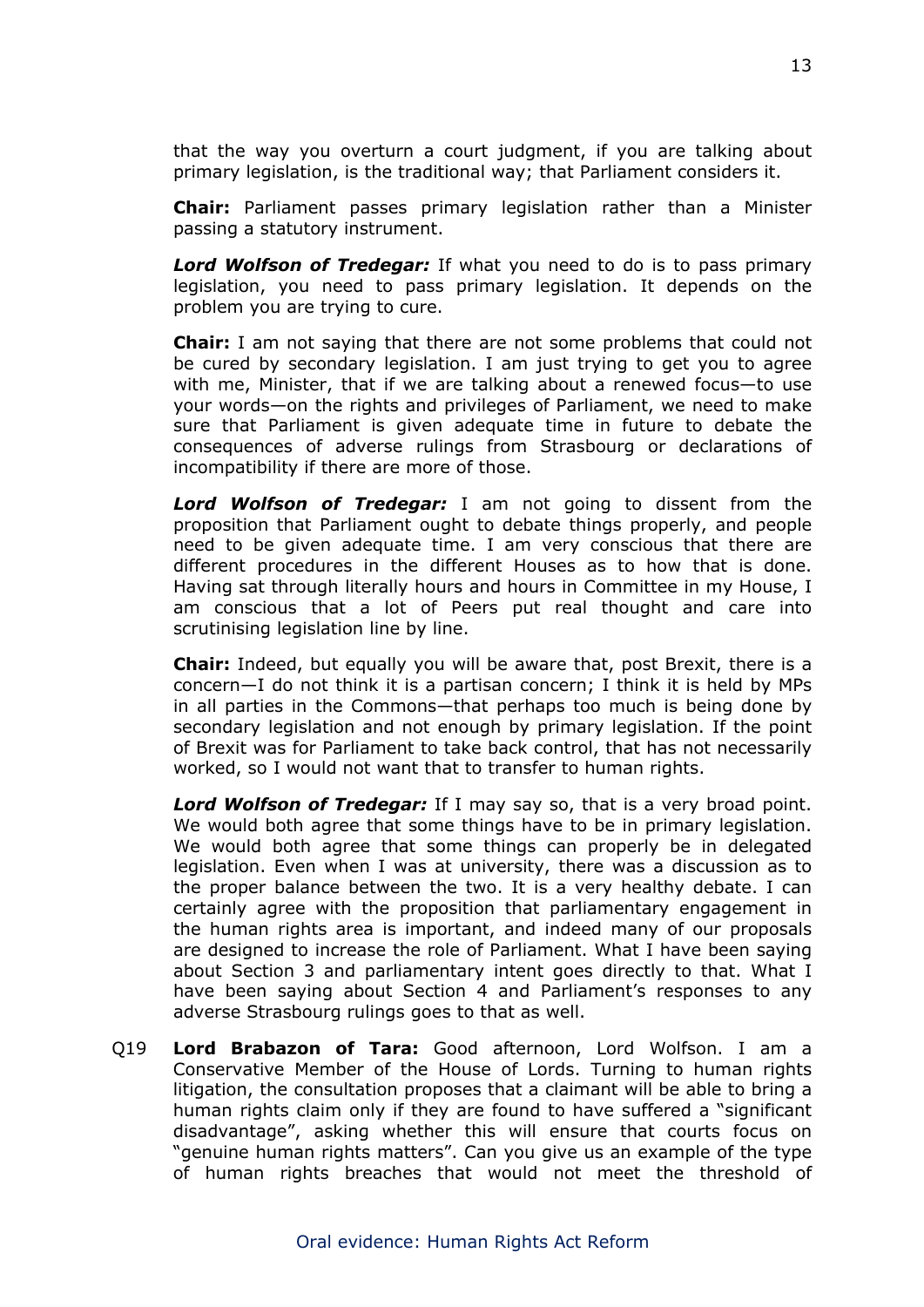"significant disadvantage", and which human rights matters might not be "genuine"?

*Lord Wolfson of Tredegar:* Thank you very much. What I think you are focusing on is the proposed permission stage, which is designed to ensure that public bodies do not have to apply for summary judgment, effectively, in frivolous or fanciful claims, and that only claims where the claimant can show that they have suffered a significant disadvantage would go to court for a full hearing.

I will make a number of points. First, I do not think it is helpful for me to give examples of what may not be a significant disadvantage and what is. Those are terms on which we are consulting. There are cases where the infringement has, frankly, been trivial and where a court may well conclude that it is a matter for the court and not a government Minister, and that there has been no significant disadvantage.

Secondly, the concept of having to show a significant disadvantage is not novel. Article 35 of the convention also has admissibility criteria, so I think you can see in the thrust of the convention as well the idea that trivial breaches do not entitle you to your day in court.

Thirdly, we are consulting on a second test, which is effectively an override, in that even if the claimant cannot show that the claimant has suffered a significant disadvantage, the court should consider whether, none the less, the case should proceed to court. That might be because the claimant has suffered a disadvantage that is not a significant disadvantage, but none the less the case should go to court, or because, although this claimant has not suffered a significant disadvantage, other people might have done, and therefore the case should go to court. We are seeking to remove the trivial and the fanciful, and I do not think there is any problem in that. There are permission stages in other areas of our jurisprudence as well.

**Lord Brabazon of Tara:** Thank you. On what basis have the Government concluded that this proposed change is compatible with the right to an effective remedy in Article 13?

*Lord Wolfson of Tredegar:* The short answer is that the Article 13 effective remedy is a remedy for a breach, and if the case is utterly spurious or fanciful or utterly trivial, I do not see any contradiction between a permission stage and your Article 13 right. I invite the committee to look back at Article 35 of the convention. I am not saying that it does exactly the same thing, but it is a similar approach.

#### **Lord Brabazon of Tara:** Thank you.

**Chair:** Thank you, Lord Brabazon. Could I come in on that question? What I do not understand about this idea of a permission stage is this. Already in the Human Rights Act, under Section 7, individuals have to demonstrate that they are the victim of an unlawful act before proceedings can be brought. Secondly, in judicial review cases, there is an initial stage where the claimant is required to show that they have an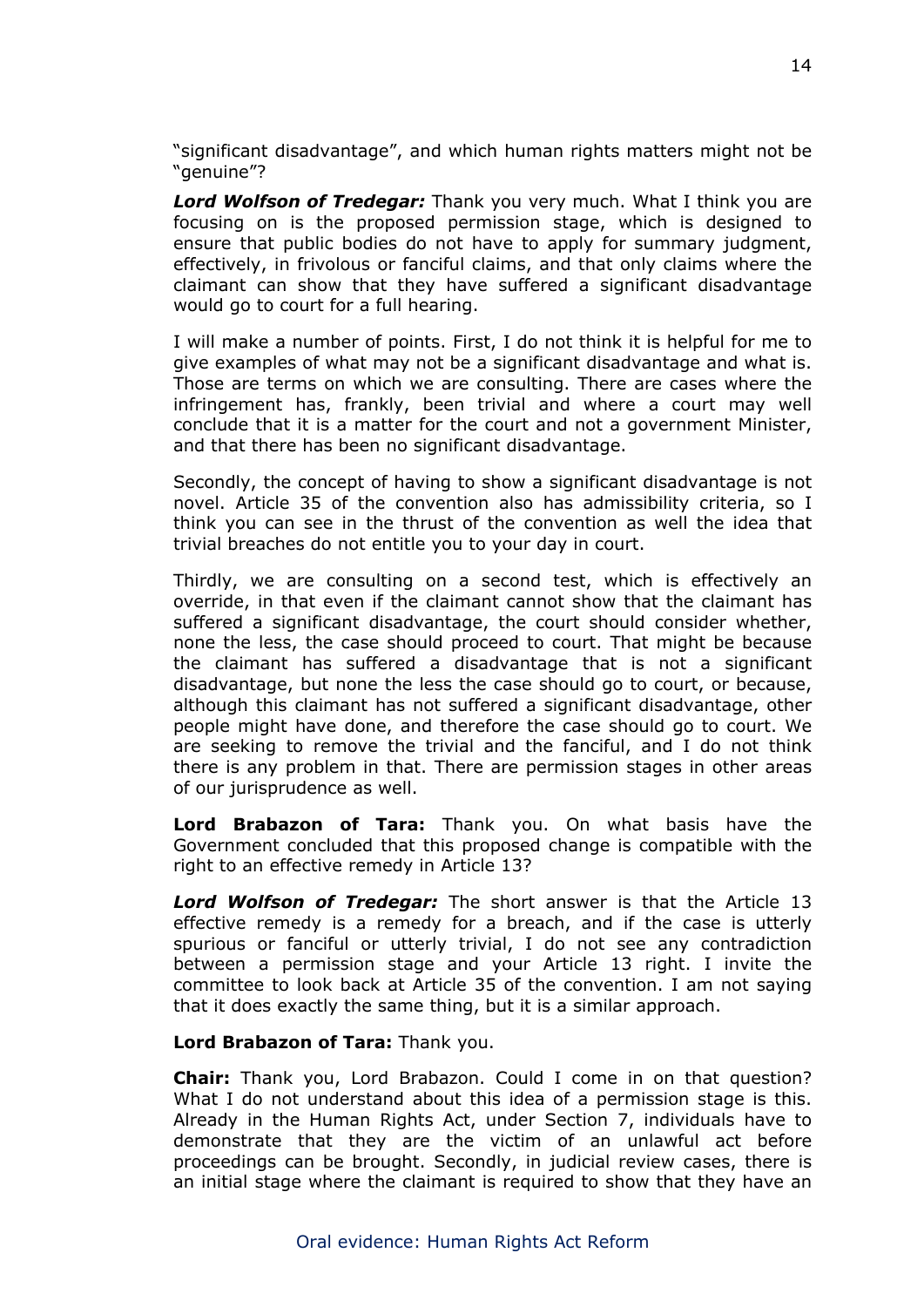arguable case. Is that really not enough to be going on with? Why do we need an extra permission stage, and how would the proposed extra permission stage interact with the current requirements contained in Section 7 and the current requirements contained in procedures for judicial review north and south of the border?

*Lord Wolfson of Tredegar:* I am pleased that you mentioned judicial review, because you are absolutely right; a lot of human rights claims are brought by way of judicial review where there is a permission stage. Of course, you can bring a human rights claim outside judicial review as well.

**Chair:** Then you would be governed by Section 7.

*Lord Wolfson of Tredegar:* You are governed by Section 7, but Section 7 does not stop the claim being instituted; it means that there has to be a strike-out or a summary judgment application. We are saying that, as I think your question implicitly accepts, just as there is nothing wrong, in convention terms, with having a permission stage in JR claims, so too, I would suggest, there is nothing conceptually wrong, in convention terms, with having a permission stage generally for HRA claims.

**Chair:** Can you give us an example of the mischief that this new permission stage is designed to deal with? Can you give us an example of cases where there have been findings in relation to what you consider to be trivial breaches of human rights?

*Lord Wolfson of Tredegar:* We put some of those in the consultation. A case comes to mind about a prisoner with his food. It is paragraph 127: "One prisoner made a claim for religious discrimination … after he was excluded from communal worship after allegedly trying to kick a prison officer. Although the claim failed, this cost the government £28,000 in legal fees". In fact, I meant the next one: "a prisoner with medical dietary requirements claimed a breach of his human rights in 2012 when a substitute meal was offered to him. Although the meal met his medical needs, it was not the specific meal he had wanted. The court struck out the claim", but it cost the Government five grand to do it.

We are saying that in other areas of law—for example, in judicial review you do not get your day in court unless you can show that you have something sensible to argue. That is what the permission stage is designed to do. I underline that what we are consulting on is a second limb, and that is really important. It is specifically designed to make sure that questions where there is a proper point to be argued even if the particular claimant has not suffered significant disadvantage can still go to court.

Without getting into the legal weeds, you may find it helpful to recall the summary judgment test where the general test can perhaps be phrased this way. First, has a defendant shown that they have a real prospect of success? "Real" has been glossed as "not fanciful". That is the normal test. Secondly, even if the defendant cannot show that, is there some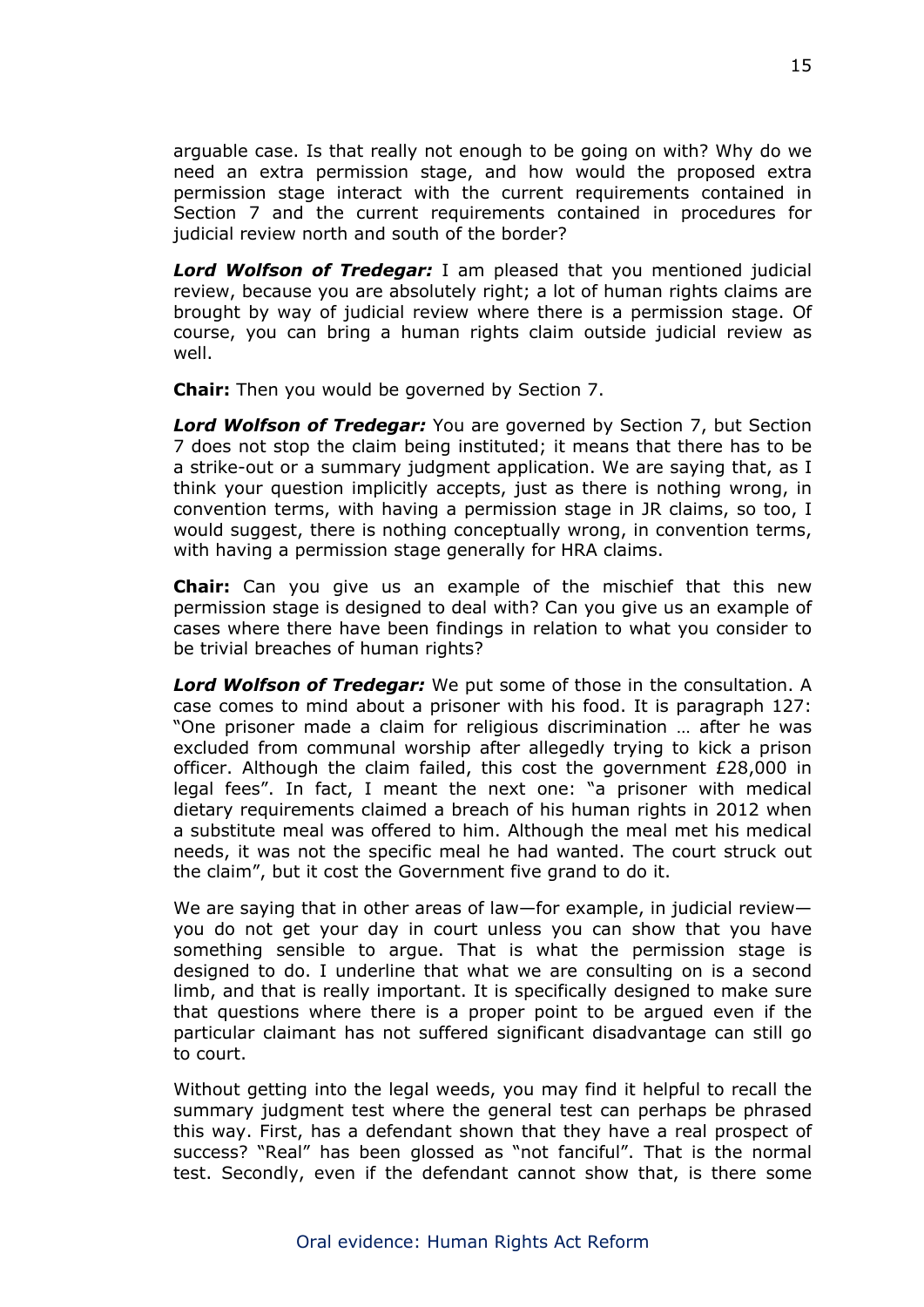other reason for a trial? That is specifically designed to make sure that claimants who cannot show that they have suffered a significant disadvantage can argue that they fall within the second limb of what we are consulting on.

**Chair:** I asked you for examples of trivial breaches, and you have given us an example of cases that failed. I am concerned about what the evidence base is for the requirement for this permission stage. Can you give an indication of what percentage of cases you found were trivial?

*Lord Wolfson of Tredegar:* There are plenty of cases that are trivial. I am very happy to write to the committee with further information on that.

**Chair:** That is very kind of you. It would be really helpful to have an indication of the scale of the mischief that this permission stage is designed to deal with and a bit more colour about what the problem actually is.

*Lord Wolfson of Tredegar:* You sometimes have to be careful in this area not to forget that legal systems can have an effect on the conduct of public authorities even without claims being brought. One of the important things that a permission stage can do is to underline the fact that human rights are serious. Saying that your human rights have been breached is an important allegation. We want to make sure that the cases that come before the courts are those where the claimant can show that they have suffered significant disadvantage or there is some other reason for it coming to the court.

I underline again that these are matters of consultation. We are having a very useful discussion now, but I do not want to lose sight of the point that we are consulting on this, and we will certainly consider very carefully the results of the consultation. That is why we are consulting.

**Chair:** Having an indication of the scale of the mischief will help to inform people's responses. Thanks.

Q20 **Lord Henley:** I am a Conservative Member of the House of Lords. Can I continue on a similar theme? In the consultation, the Government ask whether damages in a human rights claim should be reduced or removed based on the "wider conduct" of the claimant. How can the Government's proposals be reconciled with the obligations in Article 1 to secure human rights to everyone, and in Article 13 to provide an effective remedy for breaches of convention rights? In what kinds of cases do the Government envisage that a reduction in damages will be justified?

*Lord Wolfson of Tredegar:* Thank you very much. Let us first remember that we are talking about remedies and not rights. We are talking about the factors that the court should consider when granting a remedy. We are consulting, first, on whether the court should consider damages in other claims before looking at human rights damages, and, secondly, on requiring applicants to pursue any other damages claims they have first.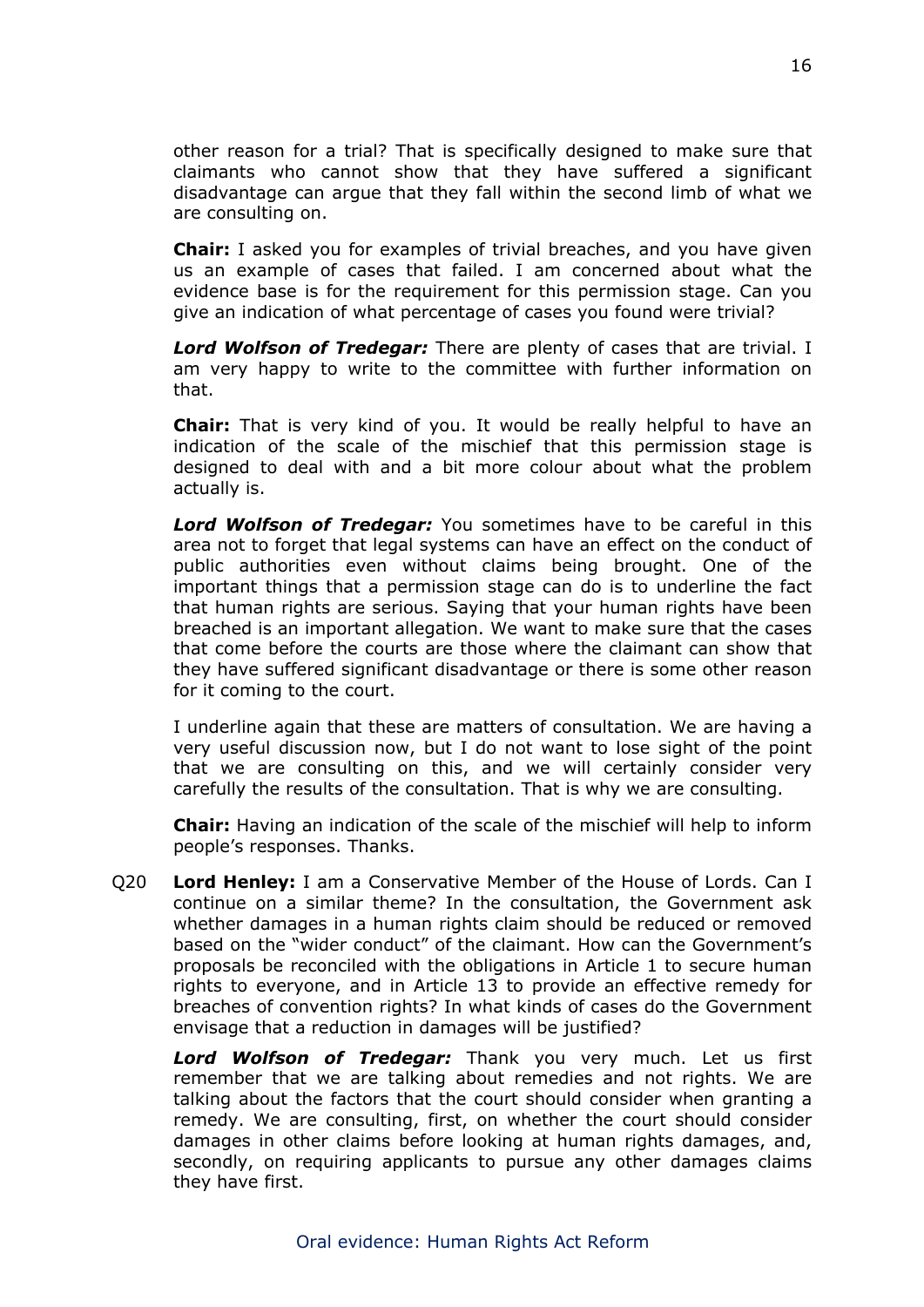Going on from that, we are consulting on a proposition that the courts should expressly take into account a claimant's previous conduct when that claimant pursues a human rights remedy. So far as not being inconsistent with the convention, that, I suggest, is absolutely consistent with Strasbourg jurisprudence. From memory, I think the case is McCann. I have not been corrected, so I think I am right. The Strasbourg court—

**Chair:** Give us a moment, Lord Wolfson. We have not read the case yet.

*Lord Wolfson of Tredegar:* I was pointing behind my left shoulder. If I did not get a mutter from behind my left shoulder, I would take it that I was right.

The Strasbourg court expressly said that a court is entitled to look at a claimant's past conduct. We think the court should also be entitled to look at the effect that a damages award might have on the public authority that has to pay the damages. I do not see any contradiction between these proposals and Article 13 for the reasons I have set out.

**Lord Henley:** Thank you.

Q21 **Angela Richardson:** You mentioned public authorities briefly. Section 6 of the Human Rights Act makes it unlawful for public authorities to act in a way that is incompatible with the convention right. However, as you know, they have a defence where legislation requires them to act incompatibly with human rights. Given the importance of Section 6 in enabling individuals to enforce their rights, why do the Government believe that the defence for public authorities needs strengthening?

*Lord Wolfson of Tredegar:* It is important that public authorities effectively know where they stand. If what a public authority is doing is giving effect to primary legislation, they ought to have the comfort of knowing that they will not be held to be acting unlawfully. That is one of the options that we are consulting on.

The other is linked but slightly different. They will not be acting unlawfully if they act in accordance with legislation that could not, given the wording of that legislation, be interpreted compatibly with the convention right. You will see immediately that there is an overlap, obviously, between the Section 6 proposals and the Section 3 approach. There is necessarily an overlap there. We are also consulting on providing a clearer definition of what we mean by a public authority. We have set it out in the consultation. There has been some quite confusing jurisprudence sometimes as to what is and what is not a public authority for these purposes, and that is the other point we are consulting on.

**Angela Richardson:** Thank you very much.

**Chair:** Going back to the issue of looking at the conduct of claimants affecting their damages, as I understand it the McCann case was about individuals who were killed while they were trying to plant a bomb. Is that not right?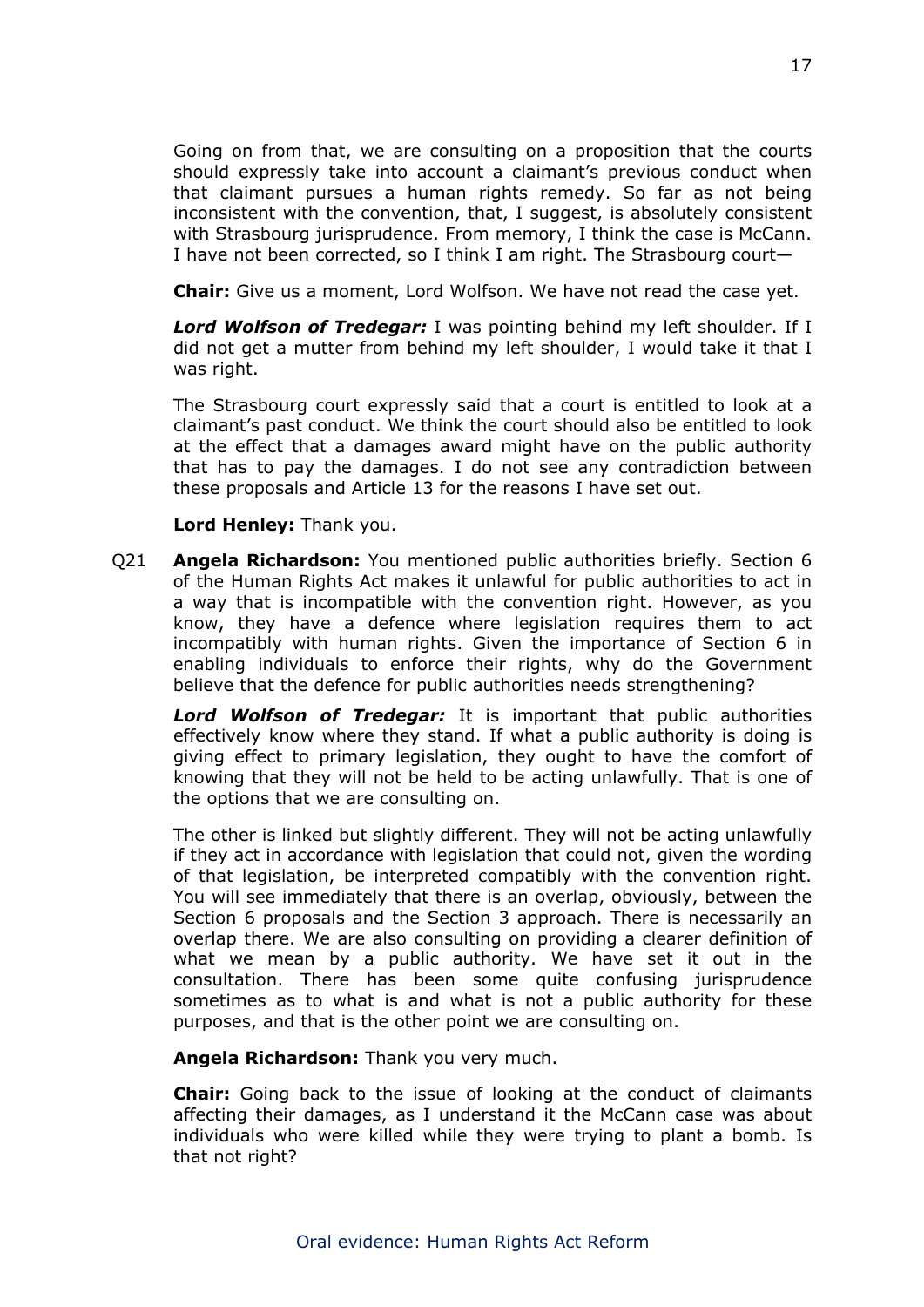## *Lord Wolfson of Tredegar:* I think that is right.

**Chair:** It was not so much looking into their past conduct of a general kind. Was it not more looking at their conduct at the time of the acts they complained of as having breached their rights? It is a bit different, is it not? It is a pretty egregious example. Somebody is trying to plant a bomb, they get killed in the process, and then it is said that their human rights have been breached.

*Lord Wolfson of Tredegar:* I am not hanging my hat solely on the McCann case. I gave that as an example, because the point being put to me was whether it was inconsistent with the convention, and I said it is not inconsistent with the convention because it is found in Strasbourg jurisprudence.

We deal with this in paragraph 306 of our consultation: "Currently, the Strasbourg Court allows compensation to be reduced for 'undeserving'" the word is in quotes in the case—"claimants, acknowledging the responsibility that a claimant has towards others". We have also cited a number of domestic cases where the courts have acknowledged the possibility of taking a claimant's conduct into account.

For example, we dealt with the decision in Downing in paragraph 306: "the claimant challenged delays by the Parole Board in considering his case, arguing it amounted to a breach of Article 5. The claimant had been convicted of murder and sentenced to life in prison. In dismissing the claim, the Court had regard to the seriousness of the original offence which the Court held was a matter which 'must be taken into account' in considering the public interest in the exercise of the discretion to award damages". There is a proper basis both in domestic and in Strasbourg jurisprudence for this.

**Chair:** Thank you.

Q22 **Baroness Ludford:** The Government do not seem to be very keen on positive obligations to implement human rights standards. They say they want to restrain or constrain some of the positive obligations contained within convention rights. You said earlier that you wanted human rights embedded in our legal and political culture. If positive obligations require authorities to take active steps in some circumstances to protect people's rights against interference, is that not part of that embedding in our political public culture, and, as is said in the consultation document, that that content can make for common-sense policy and guidance?

We have seen lots of scandals, for instance in hospitals. Is it not less expensive in the long run and less disruptive if there is a positive obligation, for instance to protect the right to life, so that decisions are taken that avoid recourse to litigation or inquiries and so on? Which convention rights do the Government want to constrain, and why?

*Lord Wolfson of Tredegar:* The short answer to your last question is none. We are not intending to constrain—in the way I think you are using that word—any convention rights. I have made it absolutely clear from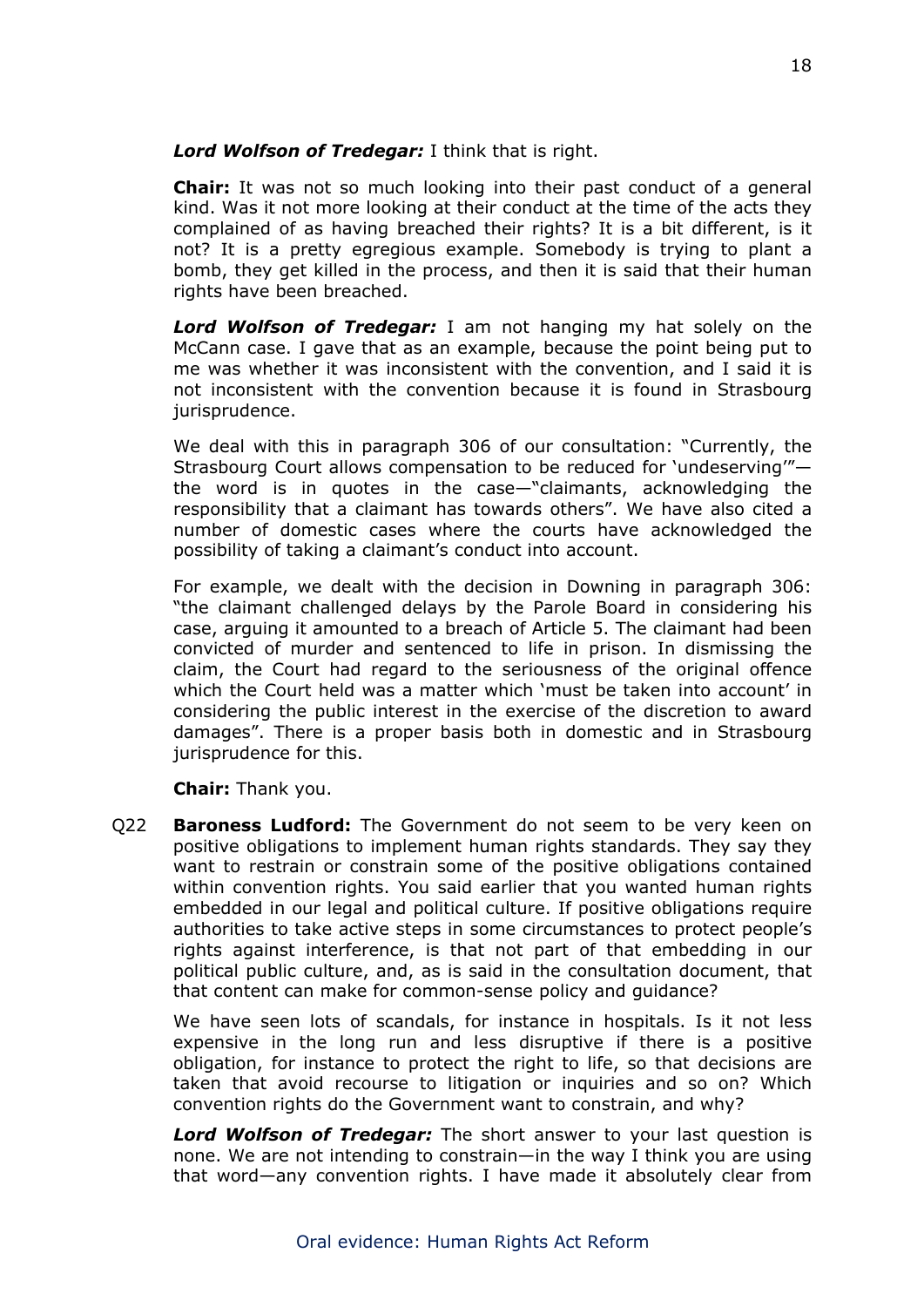the outset that we remain signed up to the ECHR. Convention rights will remain at the heart of the Bill of Rights.

When we talk about positive obligations, what we really mean—we have set this out pretty clearly in the consultation, albeit in a short section, between paragraphs 229 and 231—is that the convention rights have been incrementally expanded by the courts to move from a situation of, "You cannot do X", to, "You must do Y". The central question is: who should be telling our public authorities in a democracy to do Y? We think that, as a matter of principle, decisions on the allocation of resources should be determined by elected lawmakers and the operational professionals who are answerable to the public or in the way in which whatever area of life we are talking about—police, hospitals, whatever it is—is answerable.

We have given the example of the Osman judgment, where the issuing of "threat to life" notifications has put a real strain on various police forces. We think that police forces should decide how to allocate their resources. Therefore, that is a matter that we have put in the consultation. You will see it at question 11: "How can the Bill of Rights address the imposition and expansion of positive obligations to prevent public service priorities from being impacted by costly human rights legislation? Please provide reasons". That is precisely the point, although I do not like "impacted" as a verb. Forgive us for that.

**Baroness Ludford:** A lot of inquiries and investigations are costly. It seems to me that it is better to invest up front. The positive obligations include not only a requirement to investigate deaths in custody under Article 2 or allegations of inhuman and degrading treatment under Article 3, but things like putting in place effective systems to protect patients from professional incompetence and to prevent ill treatment, violating Article 3, such as child abuse.

When you think of the problems that have been caused when things have gone wrong in hospital treatment or in social services departments, requiring long-running and very costly inquiries, not to mention the impact of those deficiencies on the individuals concerned, is it not better to invest up front in those positive obligations to avoid further problems down the line? It seems to me that this is quite a short-sighted take by the Government on the benefits of implementing a culture of positive obligations. You avoid being tripped up down the road.

*Lord Wolfson of Tredegar:* I wonder if we might be a little at crosspurposes. There is a danger of saying, for example, that it is good to make sure that we are focused on matter X, because if we do not there could be problems down the road, and the quite separate issue as to whether the Strasbourg court should be telling you to do that.

In other words, I am not suggesting, to take the Osman case, that if we did not have positive obligations, in no circumstances would the police feel it appropriate to issue "threat to life" notifications or to act appropriately. I suspect they would. The question is: who should the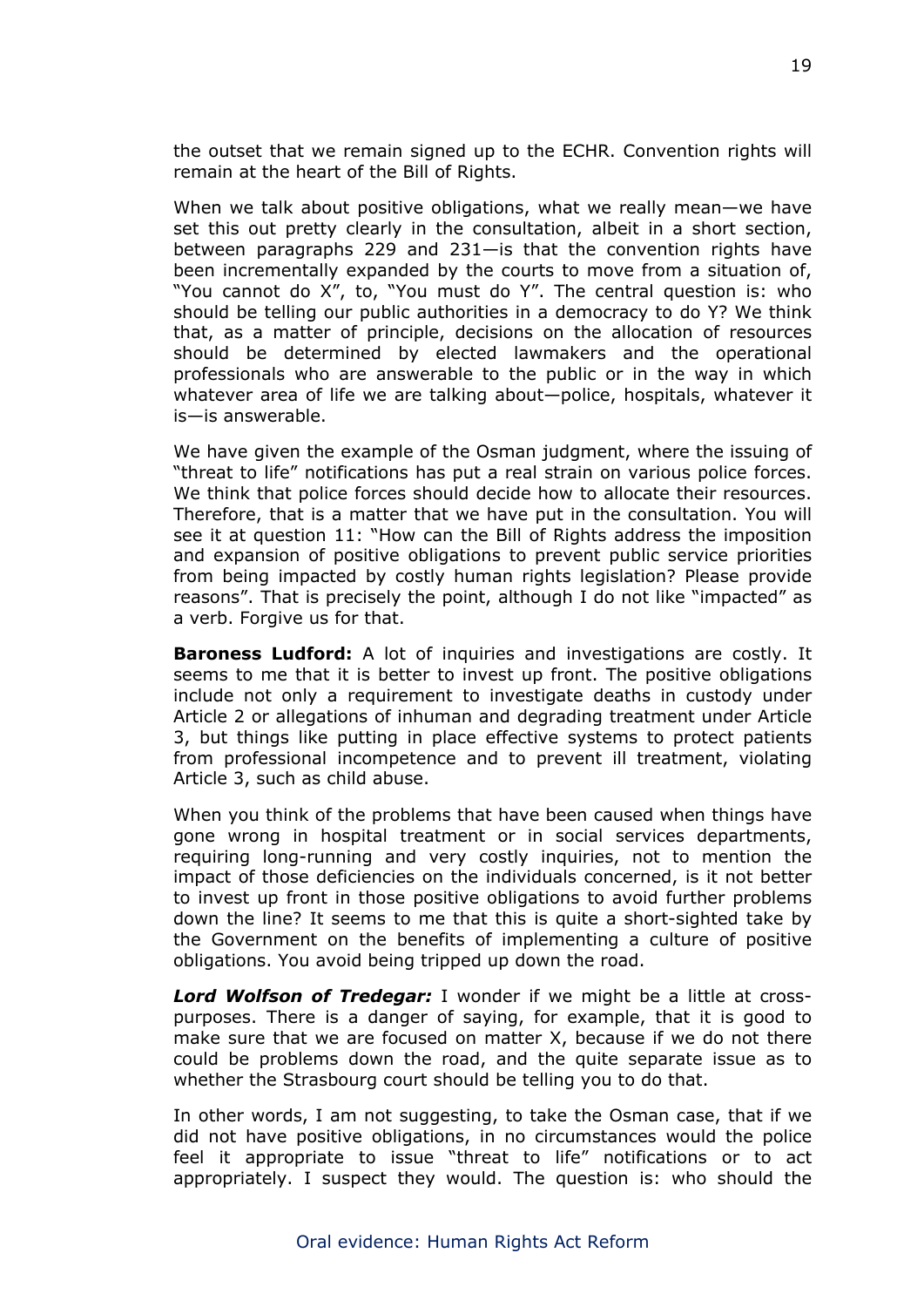decisions be taken by? Should they be imposed by way of positive obligations by the jurisprudence, or should they be taken by elected officials and operational professionals? That is the issue. It is not whether it is a good idea for hospitals to conduct inquiries or for the police to put those systems in place. It is the genesis of the obligation: should it come from Strasbourg jurisprudence, or should it come from democratic accountability?

**Baroness Ludford:** I would suggest that one point of the human rights framework is to encourage public authorities to make decisions on the way they use their resources, protective decisions, in a way that avoids cutting across human rights interests, and thereby trying to avoid getting into problems further down the road. It is not Strasbourg imposing it; it is the whole body of human rights law—the convention; the Act; case law, both domestic and Strasbourg—that ought to mean that public authorities take decisions, including about allocation of resources, qualifications and their duties, in a way that avoids conflict with human rights, which in the long run is less disruptive and less expensive.

*Lord Wolfson of Tredegar:* Let us be clear; we all agree with that last point. The whole point of bringing the convention into domestic law, which we are not changing, is to make sure that public authorities abide by the convention rights. The critical question, though, is where the buck should ultimately stop. I am suggesting that there is a very good case to be made in a democracy that the buck ultimately stops with Parliament and elected officials. What I do not want to see is that this, to use your phrase, cuts across Parliament. I do not want Parliament to be left out of the picture. On the contrary, I want Parliament to have a greater role for the reasons we have discussed, Chair, in this area.

**Chair:** There have been some pretty high-profile cases where the state, in the form of state agencies such as the police, has failed to investigate serious crimes, or the state has failed to hold a proper inquiry into loss of life and has done so only because it has been forced to do so as a result of people taking those state agencies to court to impose positive obligations under Article 2, the right to life, or Article 3, the right not to be subject to inhuman and degrading treatment. We all know of a number of very high-profile cases in the last decade or two where that has happened. Are you saying that the Government think that that should have just been left up to Parliament?

*Lord Wolfson of Tredegar:* No, I am certainly not. I am not quite sure of the burden of the question.

**Chair:** We can all think of examples where members of the public have had to go to court to force a state agency to do its job, to force the police to investigate serious sexual assault, to force the police and the state to investigate the death of ordinary people—loved ones—in disasters or indeed in custody. There were a number of high-profile cases about that over the last decade or so. Are you suggesting that that opportunity to go to court to enforce a positive obligation should be taken away from people and they should be left simply to rely on Parliament to enforce it?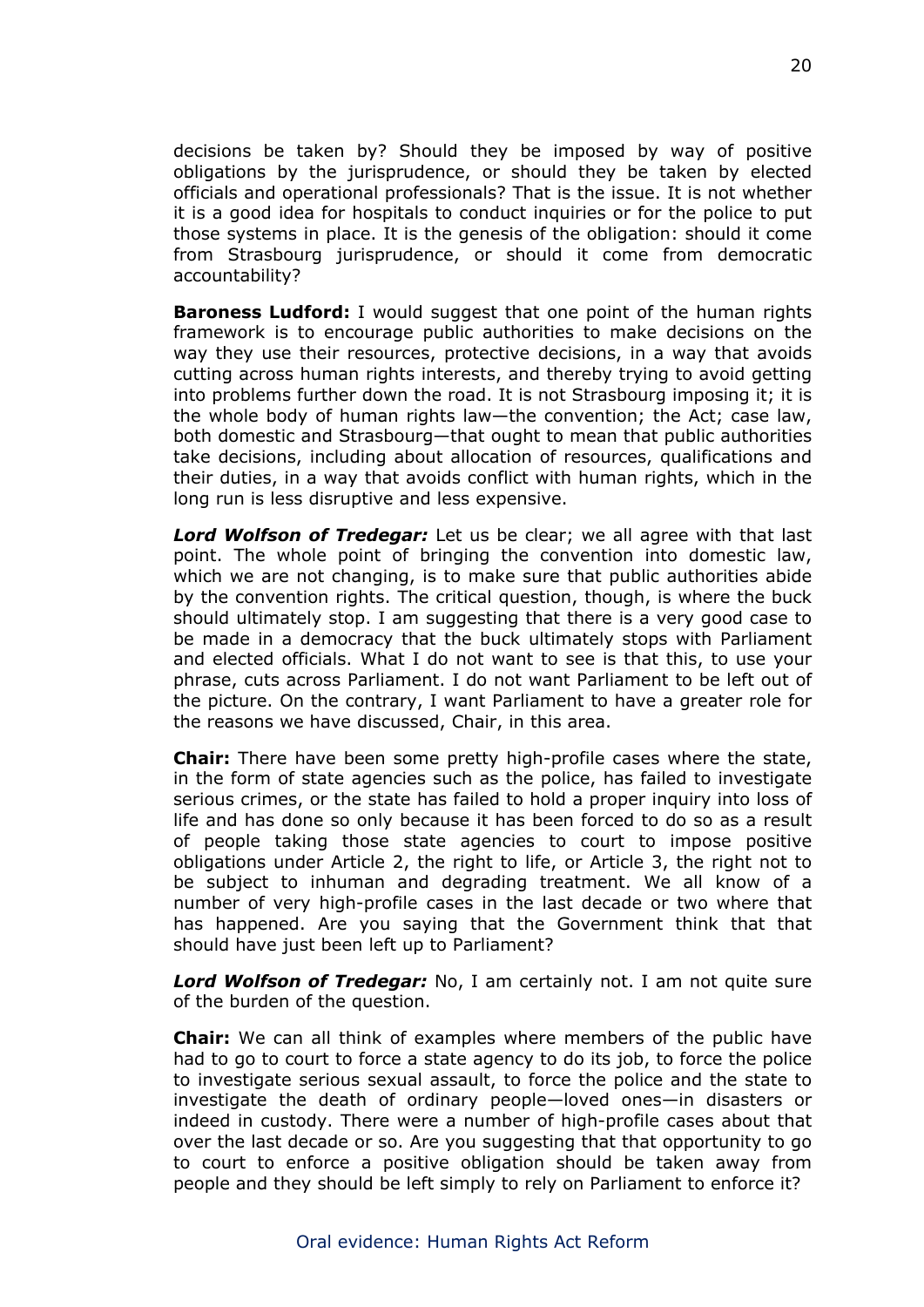*Lord Wolfson of Tredegar:* What we are saying is that when it comes to positive obligations there has to be a real question—this is what we are consulting on—about the source of particular positive obligations. It is fair to say that there has been an incremental expansion by the court forcing the state to discharge various positive obligations. That can cause real problems. We have set that out in the consultation, and that is what we are consulting on. That is not to say, and I certainly would never say, that we want to prevent any citizen from ensuring that the state lives up to its obligations under law. That is what the rule of law is all about. The rule of law is very simple: everybody in the country, everybody in the state and the state lives under the law.

**Chair:** One of the most effective ways to do that is to be able to take a case to court to force the state or a state agency to uphold the right to life or the right against inhuman and degrading treatment.

*Lord Wolfson of Tredegar:* Right, but we are now discussing the content of the right that you are seeking to enforce. I have said all along that we are seeking to make sure that there is absolute clarity that the rights set out in the convention remain rights in domestic law. In so far as the state or any public authority has infringed those rights—putting to one side the permission stage discussion we have had—there is a right of access to the court to ensure that those rights are upheld.

**Chair:** Thank you.

Q23 **Lord Singh of Wimbledon:** Good afternoon. I am Indarjit Singh, a Cross-Bench Member of the House of Lords.

The consultation notes that trial by jury has a "significant historical place in our legal traditions" and could be enshrined in the new Bill of Rights. Do the Government intend to make any changes to the existing right to jury trial, or will it remain exactly the same? If it remains exactly the same, what is the point in including it within the Bill of Rights?

*Lord Wolfson of Tredegar:* Thank you. As to the first question, we are not proposing any changes—I am using the plural again, because I am conscious that it is different in different jurisdictions—to the right to jury trial. In Scotland, it may actually be inapt to talk about a right, although I am not going to get into a discussion of Scots law, especially with the Chair for today of the committee.

Your second question is: what is the point? The point is this. There have been challenges to the right to jury trial in Strasbourg. Although those challenges have failed, certainly so far, we think that the right to jury trial—to use that phrase—is a pretty fundamental right, differently applied across the UK. When we are putting forward a Bill of Rights, that is a candidate for inclusion that does not appear in the convention, and we are consulting on it.

One has to remember that, in many of the convention states, the concept of a jury is somewhat unusual. A lot of lawyers in other convention states would find it unusual that people without legal qualifications decide on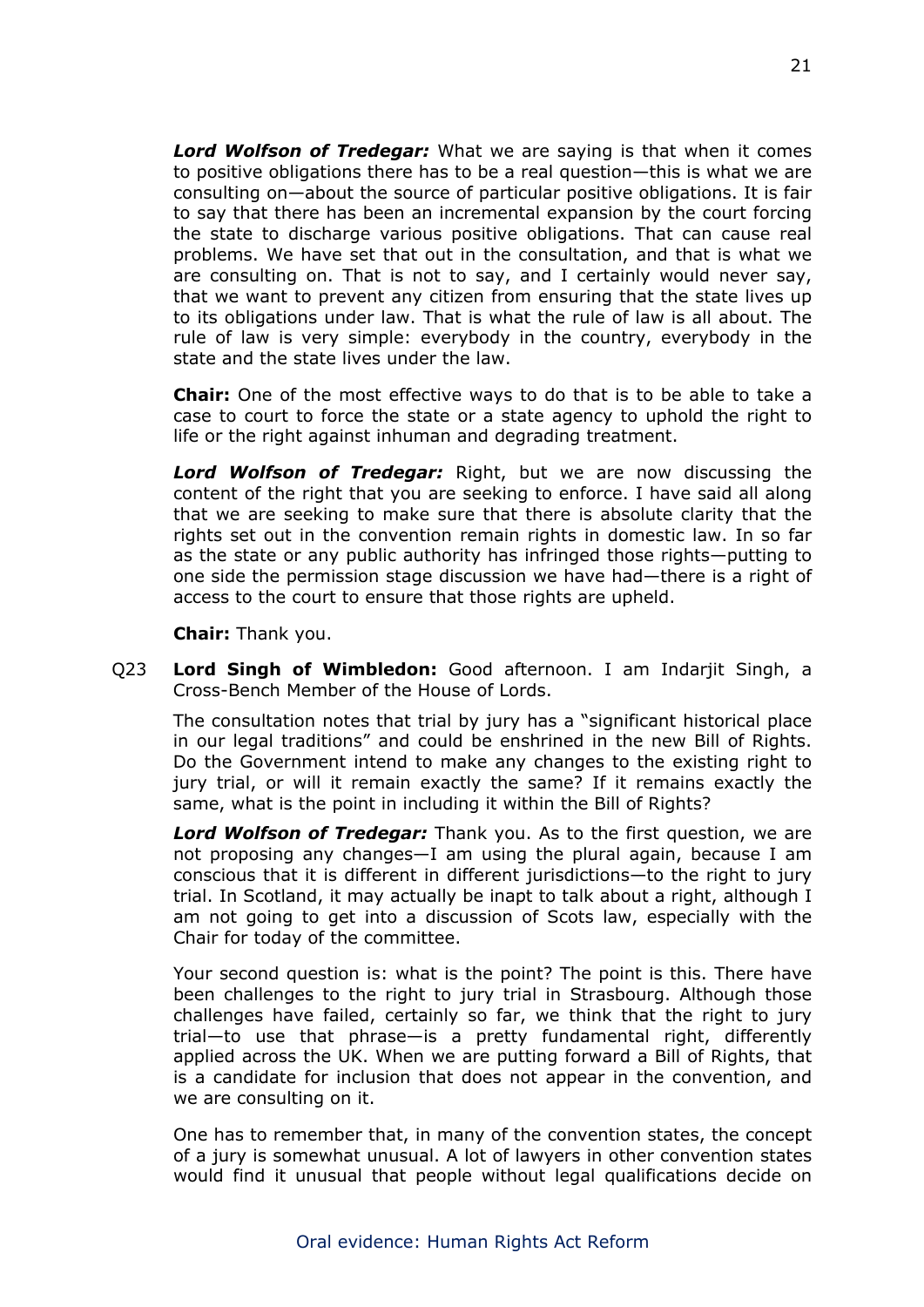guilt or innocence, that they do so secretly, and that they do not provide reasons. Yet when one does research in this country it is fair to say that the right—I use that word loosely—to jury trial is very widely supported by very large majorities of the public. I am a firm supporter of the right to jury trial as well.

**Lord Singh of Wimbledon:** Thank you. In spite of your reservations about discussing Scotland in the presence of our Chair, I would like your advice. If, as you mentioned earlier, in Scotland trial by jury is not considered a right as it is in England and Wales, and a Bill of Rights is introduced, how will the Government manage that divergence across the two jurisdictions?

*Lord Wolfson of Tredegar:* We have made it clear in the consultation itself. In paragraph 203, we say: "The right could apply insofar as trial by jury is prescribed by law in each jurisdiction, under the control of Parliament for England and Wales, and of the Scottish Parliament and the Northern Ireland Assembly for Scotland and Northern Ireland respectively". We are absolutely aware that the right to jury trial is differently applied. This is very much an area where we absolutely respect the different legal traditions of different parts of the UK.

**Lord Singh of Wimbledon:** Thank you, Lord Wolfson.

**Chair:** To follow up on that, you will be aware that at present there is a discussion in Scotland, prompted by a review by Scotland's second most senior judge into sexual offences cases and prompted by comments of Scotland's senior law officer, the Lord Advocate. There is to be a pilot to look at removing juries from rape trials. It is quite a controversial topic. I am not convinced it is the way to go, but I understand the level of concern about the low conviction rate and the feeling that something has to be done about it. I take from your answer that you would agree that that is a matter that should be left to the Scottish Parliament.

*Lord Wolfson of Tredegar:* It is a matter that one would have to consider carefully and see how it fits under the general devolution settlement. If it is within the competence under the devolution settlement of the Scottish Parliament, almost necessarily it follows that it is a matter that it can consider. If it is not, it cannot.

You will be aware, Chair, that we had a disagreement with the Scottish Parliament about the UNCRC, and that matter went to the Supreme Court. One point I want to underline is that nothing in the human rights consultation is intended to disturb the devolution settlement, whether that be in Scotland, Wales or Northern Ireland. Different considerations apply in each of those settlements. We have taken real care—officials really have worked very hard on this—to make sure that what we are doing is consistent with those settlements and that, at the same time, we can properly legislate for the whole of the UK.

**Chair:** Thank you.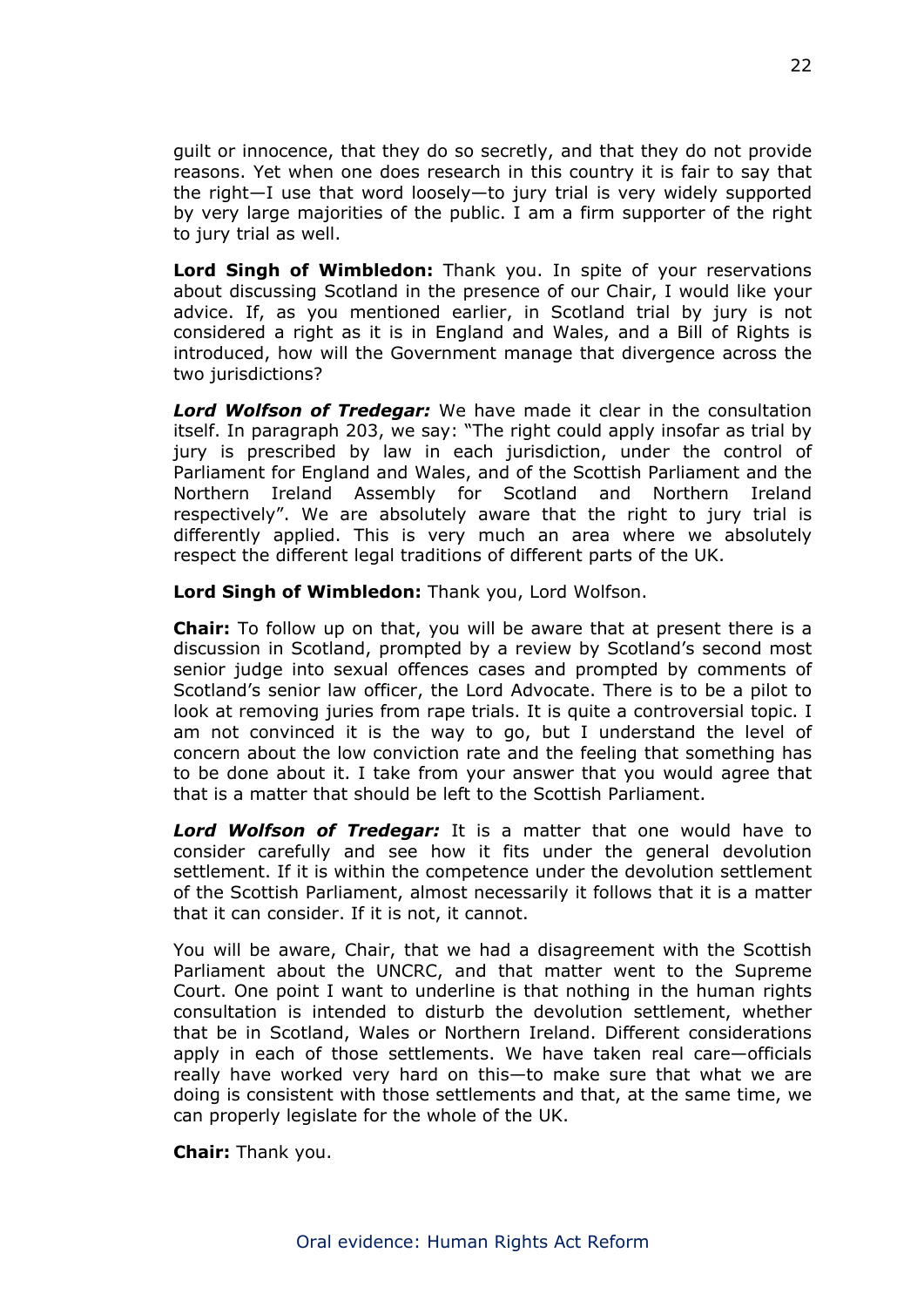Q24 **David Simmonds:** I want to turn to the issue of freedom of expression. Broadly, the proposal suggests that a Bill of Rights would give greater protection to freedom of expression, balancing that against things like privacy rights. Could you share with us any examples that, in your view, support that proposition? Do you think, more specifically, that the Government's position is compatible with the fundamental principle that the qualified rights in the convention—private family life, freedom of thought, freedom of expression, et cetera—are of equal importance, or do you think it is right that we give greater weight to freedom of expression, and, if so, why?

*Lord Wolfson of Tredegar:* Can I deal with the second question first? It is only that I am afraid I did not quite pick up the first question, so I may respectfully have to ask you to repeat it.

Let me come to the second question. Qualified rights are rights that are not absolute. That is what a qualified right means. Therefore, you have to balance that right against other important factors. In freedom of expression, you may have to balance it against public security and the right to privacy. When we look at freedom of expression and where freedom of expression has got to—in particular, Section 12 of the Human Rights Act 1998—we think there is a case to be made that freedom of expression has not perhaps been given the real weight it needs. That is why we are consulting on it.

In a democratic society, freedom of expression is absolutely fundamental. People need to be able to say things. People need to be able to say things that other people regard as offensive. The fact that something is offensive does not mean that it cannot be said. I accept that it is all about context. In this building, we have parliamentary privilege because we have recognised that over the years there are some places like Parliament where, frankly, anything can be said with impunity, even defamatory things. There is a case for looking again at the balance we currently give to freedom of expression and perhaps putting a bit more weight on the side of the scales that says, "freedom of expression".

Could you please repeat the first question, which I did not get?

**Chair:** David, I think you are on mute.

*Lord Wolfson of Tredegar:* I am not going to get it that way either.

**David Simmonds:** Sorry, Chair. The joys of technology. The first part of the question was about the Government's proposal that the Bill of Rights gives greater protection to freedom of expression. Do you have examples that support the proposition that Strasbourg has given undue priority to privacy rights at the expense of freedom of expression?

*Lord Wolfson of Tredegar:* I do not want to get into the position of looking at particular cases, because our proposals are not a reaction to particular decisions; they are matters of principle.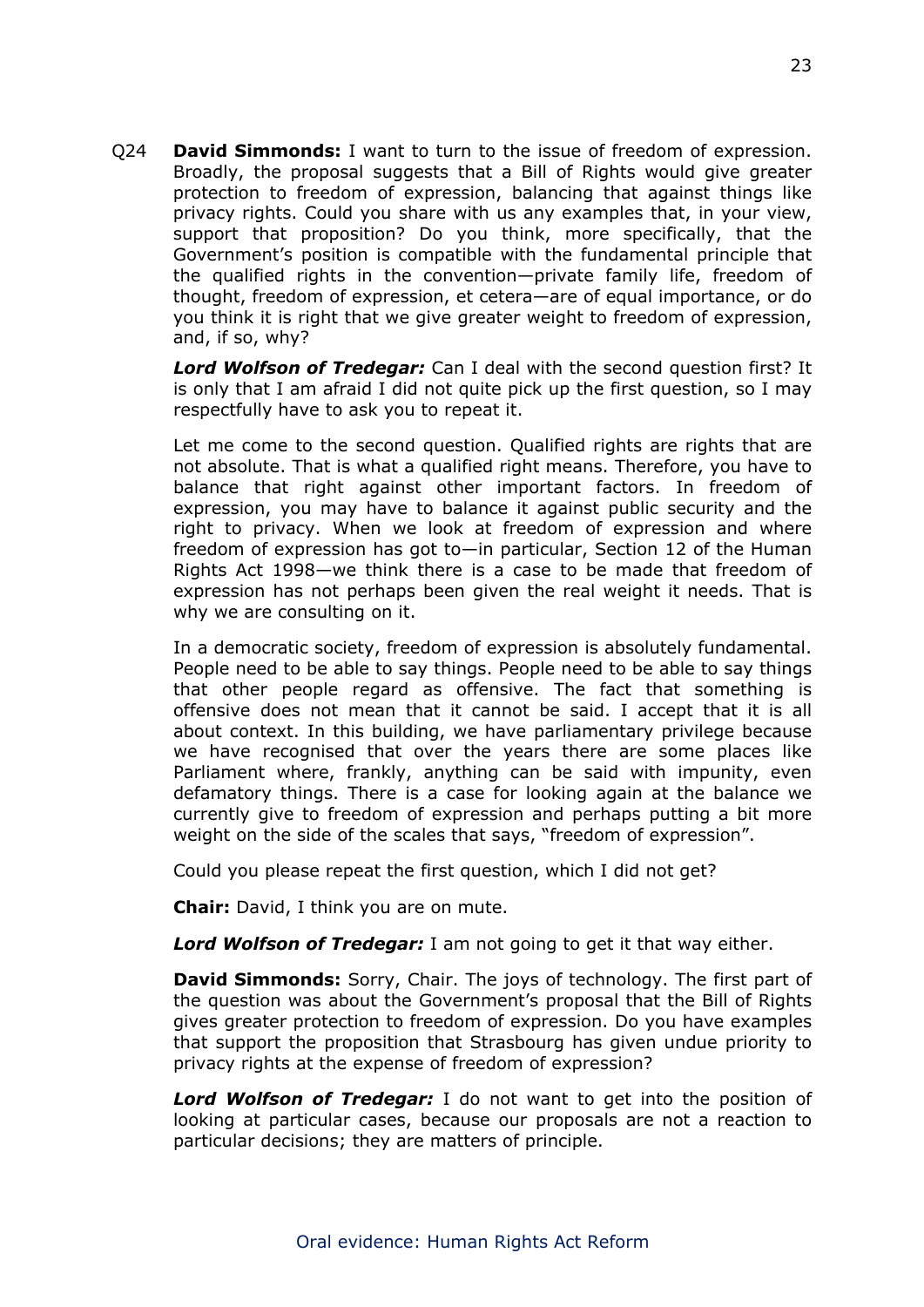There was a very interesting case recently, ML v Slovakia—it was not the full court—in which the initial ruling was that a newspaper had infringed a mother's Article 8 rights when it published an article about her deceased son who had done some rather unsavoury things even though that deceased son was dead. Let me choose my words carefully. I doubt whether our courts would have reached that balance as between freedom of expression and Article 8.

Certainly, we are very firmly of the view that freedom of expression is absolutely fundamental in a democracy. We have seen over the last couple of years that there is a danger of silencing, either actively or passively, in different parts of our culture, whether that be universities or elsewhere. People must be free to say what they think. Obviously, there will be limits, but the starting point should be freedom of expression. Even if it is offensive and even if it is unpopular, you must be able to say what you think.

**David Simmonds:** Thank you very much indeed.

Q25 **Florence Eshalomi:** Thank you, Lord Wolfson, for quite an informative session so far. This is an issue that is really important to me, representing a diverse inner-London constituency where my case load is quite heavy on immigration policies. I want to ask you about deportations.

The Government consultation proposes changes to deportations of foreign national offenders that would seek to curtail their rights to make it virtually impossible for them to challenge those deportation orders. I have spoken in the Chamber about some of these deportation orders already. Does that not contravene the fundamental principle that the rights are for everyone?

*Lord Wolfson of Tredegar:* Thank you. I know that there is a lot of debate at the moment about immigration, and in particular deportation orders, because we have the Nationality and Borders Bill going through Parliament at the moment. With respect, I do not want to get sidetracked into a discussion on that Bill, because the issues there deserve their own consideration. I am speaking on it tomorrow in Committee. What I can say is that rights are for everyone, but when it comes to Article 8, for example, that is also a qualified right, and we firmly believe that what we are consulting on is absolutely consistent with the convention.

Q26 **Chair:** I suggest we move on to the next question, as Florence seems to have lost her connection. We will make inquiries to see whether she has slipped off the call and bring her in to go back to her question.

I was pleased to hear you say a moment ago, Lord Wolfson, that nothing in this is intended to disturb the devolution settlement. You will appreciate that sometimes statements like that are taken with a pinch of salt, and sometimes there is a degree of disagreement between the Government here in Westminster and the Governments of the devolved nations about whether something disturbs the devolution settlement or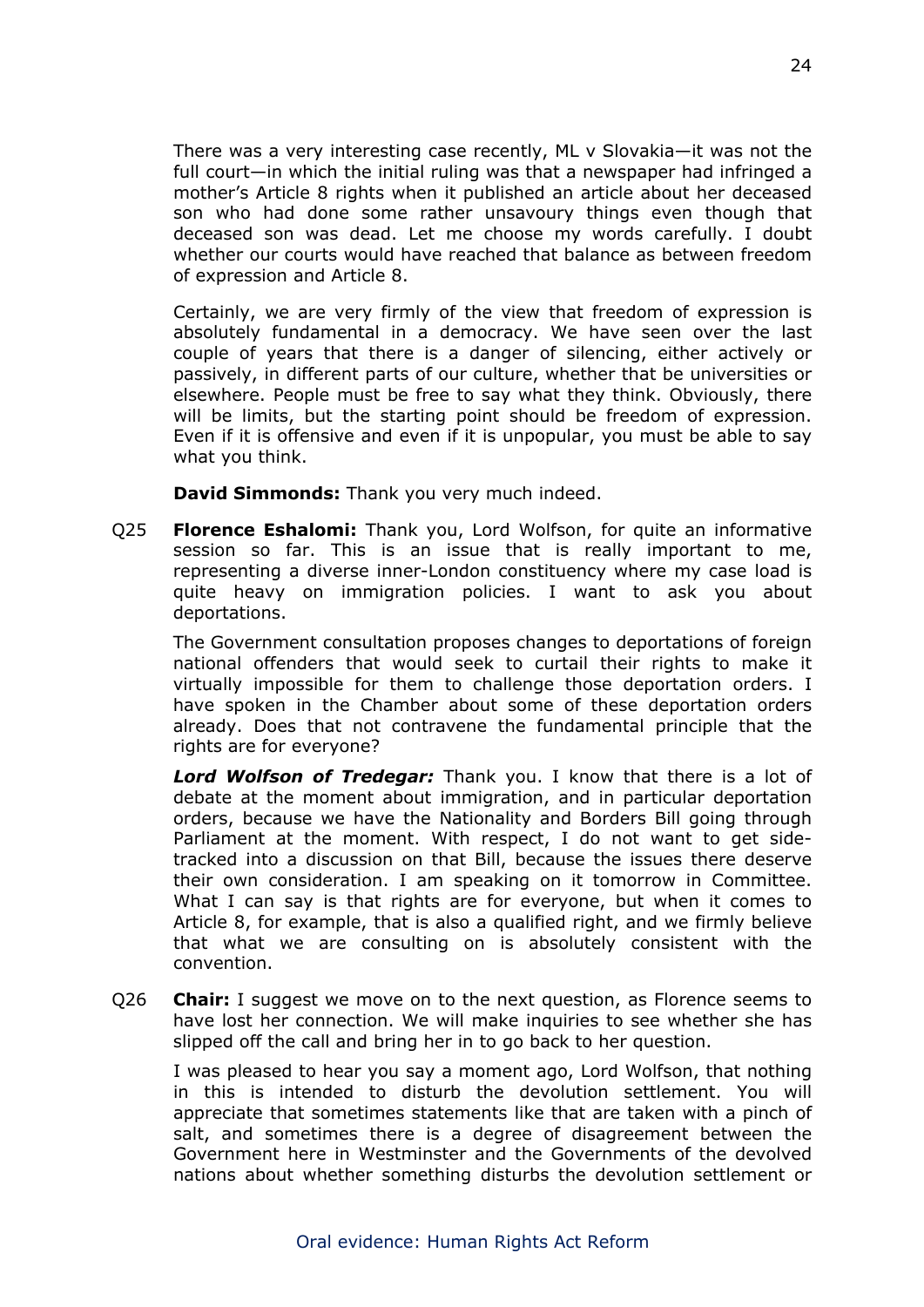not.

We have had written and oral evidence from the Northern Ireland Human Rights Commission and the Scottish Human Rights Commission, which have expressed the view that reforming the Human Rights Act could lead to a divergence in human rights protections across the four nations. Do you accept that that could happen, and how do the Government plan to mitigate any adverse consequences of such divergence?

*Lord Wolfson of Tredegar:* I do not accept that that could happen in the sense in which they are using the phrase. At the moment, the Scottish Parliament, the Welsh Assembly and the Northern Ireland Assembly can legislate in human rights areas within their fields of devolved competence. They cannot, however, amend the Human Rights Act itself. I certainly do not see that anything we are consulting on will upset that current balance or the current system or framework or structure, whatever word we want to use.

I absolutely accept that there are differing views in England, Wales, Scotland and Northern Ireland as to whether our proposals are good, bad or indifferent, but that is a separate question from the devolution question. Sometimes, there is a danger that people frame their opposition in terms of devolution, whereas really the opposition is a principled opposition, a principled political disagreement, to what we are proposing to do, or what we are consulting on.

**Chair:** I am pleased to hear you recognise that there is the competence, for example in the Scottish Parliament, to legislate in the space of human rights for the devolved competences. In the report we issued last summer on the Human Rights Act, we recommended that the United Kingdom Government should not pursue reform of the Human Rights Act without the consent of the Scottish Parliament, the Welsh Senedd and the Northern Ireland Assembly. Will you do that? Will you seek the consent of the devolved Parliaments and not proceed without their consent?

*Lord Wolfson of Tredegar:* There are two questions there. Regarding the first question on whether we will seek their consent, I do not wish to be flippant—I hope you will understand that I am not being flippant—but the real point is consent to what. We are saying consent to legislation, but we are at the stage of consultation. We first have to see what the legislation we are bringing forward is, and then in light of that legislation what is the proper way to proceed. Beyond that, I do not think it is wise for me to go at the moment. It would just be to anticipate the results of the consultation, and I do not want to do that.

**Chair:** I will hand back to Florence to pursue a follow-up on her question. We lost you briefly, Florence. I imagine that you want to come back on Lord Wolfson's answer, so I will hand the floor back to you. I think you are muted. You will have to unmute yourself, Florence. We cannot unmute you at this end. We will let you sort out the problem at your end.

I will hand over to Lord Dubs to ask what would have been our final question, and then we will come back to Florence. Lord Dubs will pursue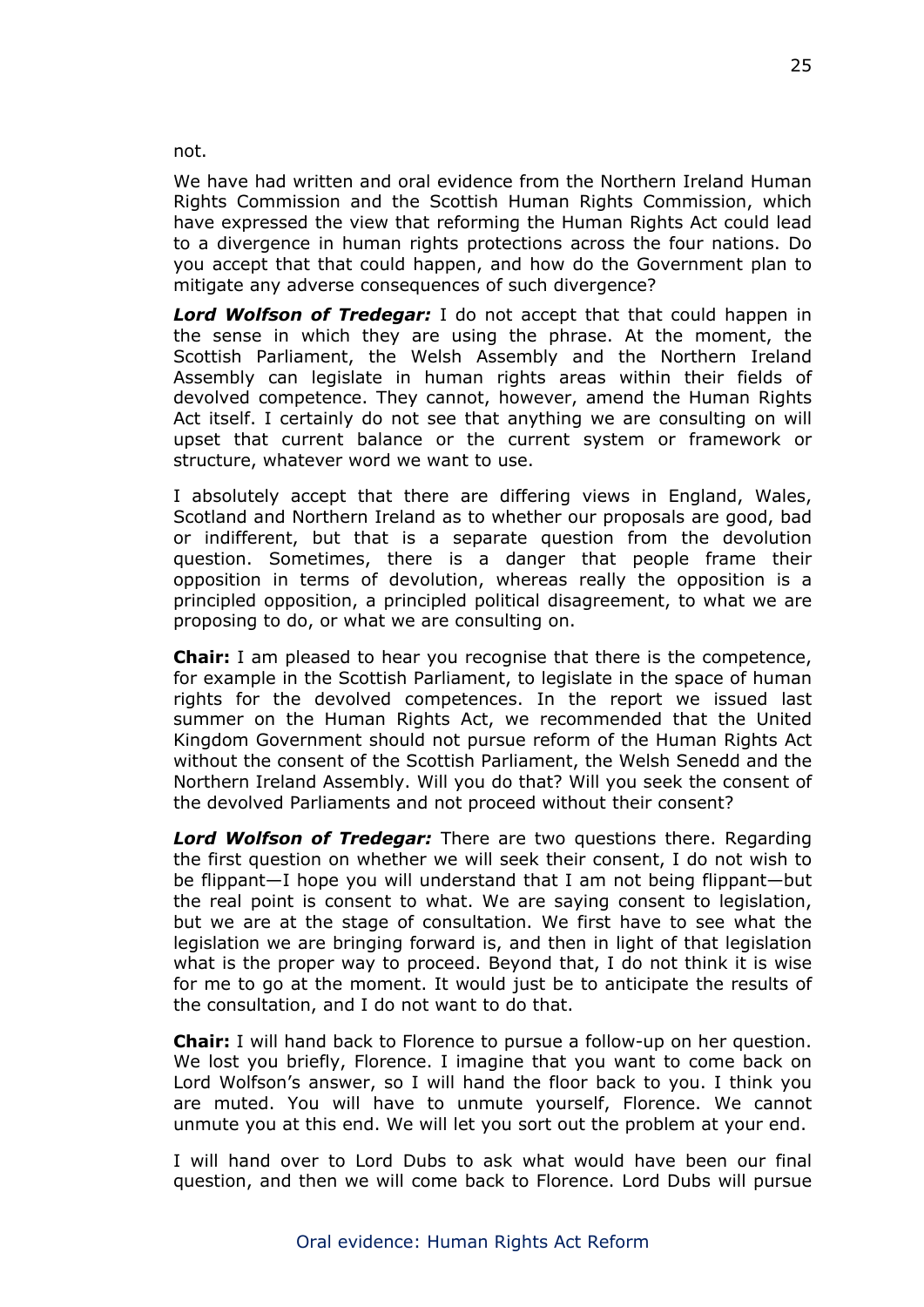some more issues about the devolved nations.

Q27 **Lord Dubs:** Given that the proposals would place limitations on remedies, can you explain how the Government have concluded that it is compatible with the requirement in the Belfast/Good Friday agreement to provide "direct access to the courts, and remedies for breach of the Convention?

*Lord Wolfson of Tredegar:* The short answer is that we have looked at this extremely carefully. We see no inconsistency whatsoever between, first, remaining absolutely a committed party to the ECHR; secondly, remaining committed to all the provisions of the Belfast/Good Friday agreement; and, thirdly, the proposals on which we are consulting. We do not see any undermining of or contradiction to the Belfast/Good Friday agreement in any of the matters we are consulting on.

**Lord Dubs:** Thank you for that. Of course, you are still consulting, so you have not reached the end of the road on this. It is at least a solemn warning that there is a potential risk there, is there not?

*Lord Wolfson of Tredegar:* I do not accept that there is a potential risk. The terms of the Belfast/Good Friday agreement are firmly in our mind. We will be astute in ensuring that anything that comes out of the consultation is fully consistent with our obligations under that agreement.

**Lord Dubs:** Thank you.

**Chair:** It is fair to say that a number of civic bodies, academic bodies and lawyers' bodies across Northern Ireland have expressed very trenchant concerns about the potential impact of the reforms you are talking about on the Belfast/Good Friday agreement. You are saying that you do not accept that there is a risk, but, clearly, a lot of people in Northern Ireland think there is a risk.

*Lord Wolfson of Tredegar:* It depends on what you mean by risk. What I am saying is that, if we did not completely have in our minds the terms of the Belfast agreement and we just proceeded willy-nilly, of course in those circumstances there is a risk that you might do something inconsistent with that agreement, but that is absolutely not the way we are approaching it.

We have the terms of the agreement firmly in mind. It is a very important agreement. As I hope the consultation actually sets out in a number of places, we have specifically thought of and taken into account the position in Northern Ireland to make sure that what we are consulting on, and anything we come to propose by way of legislation, is absolutely consistent with the Belfast agreement.

**Chair:** I am looking at the evidence the independent Human Rights Act review panel took. Quoting from one of their round tables, they say that the Law Society of Scotland said: "Amendment [to the HRA] raises complicated devolution questions, particularly in terms of how to handle interactions between the reserved powers and devolved competences.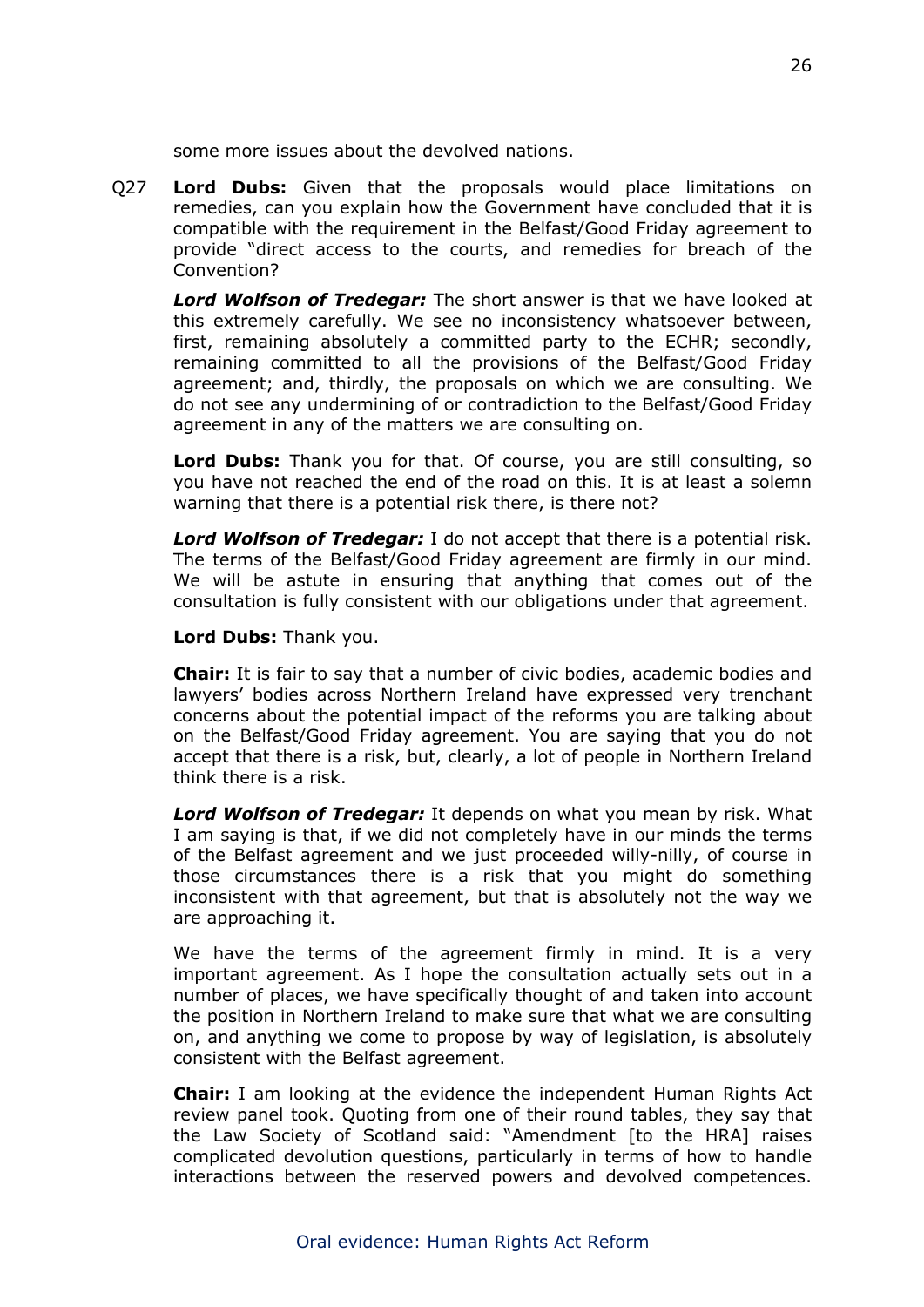The position raised [by Policy Exchange] in respect of devolution re Northern Ireland and the HRA was straightforwardly wrong".

The Law Society and Bar of Northern Ireland said: "a significant dilution of human rights protections will impact on the delicate ecology of the Agreement. There is a need to benchmark any proposals in the review alongside the GFA [Good Friday Agreement] and the 'no diminution commitment'".

Professor Jeff King of UCL said that his conclusions were that "weakening the overall scheme of the Act risks upsetting devolution arrangements at an already delicate time". Those are all valid statements, are they not?

*Lord Wolfson of Tredegar:* They are matters that I have read. None of them says that there will be a breach of the Good Friday agreement. I have read them before. To say that it might impact on the delicate ecology of the Belfast/Good Friday agreement is not a lawyer saying that there was a breach of it. I am absolutely aware that the Belfast/Good Friday agreement was reached after much trouble and difficulty. None of us wants to go back to the position before that agreement. That is why I and my officials are totally focused on making sure that anything that comes out of this consultation will be consistent with that agreement.

**Chair:** Okay. We have Florence back on the call. Let us go back to the important issue of the implications of this government consultation for the deportation of foreign offenders. Florence, it is your area of expertise, so I will hand the floor over to you.

Q28 **Florence Eshalomi:** Thank you, Chair. My apologies. Thank you, Lord Wolfson, for your reply. I think you confirmed that you do not believe that this contravenes the basic right for foreign nationals and basic human rights.

Would you not argue that some of the deportations we have seen in recent months where people essentially were separated from their family life here—people who have built a life; people who, yes in some cases, have committed a crime and served their time—and are still being denied the basic human right to a family life and are being deported? Would you not say that is contravening their basic human rights?

*Lord Wolfson of Tredegar:* No, with respect. Article 8, the right to family life, is not an absolute right. I think we can all agree on what the legislative position is, whether we agree that it is good or bad. I appreciate political views will differ. The legislative position is this.

The Immigration Act 2014 provided that the deportation of foreign national offenders, for example, will be required by the public interest except where specific exceptions are met. The figures show that between April 2008 and June 2021, for example, of the foreign national offenders who had their deportation appeal allowed at the First-tier Tribunal, about 40% did so on human rights grounds. Between April 2016 and November 2021, of the appeals against deportation by foreign national offenders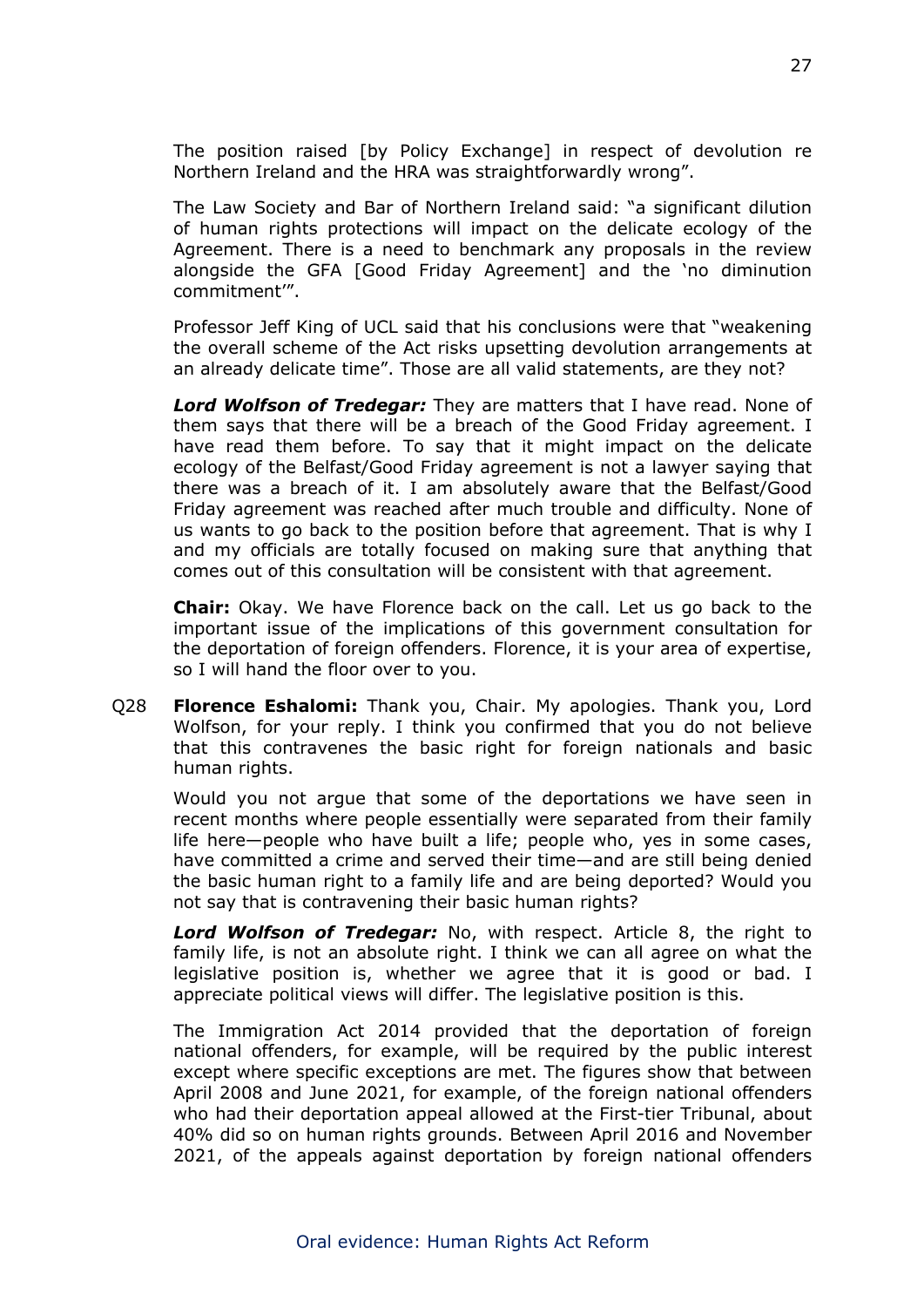that were allowed on human rights grounds at the First-tier Tribunal, about 70% were allowed solely on Article 8 grounds.

It is against that background that we are consulting on three options: first, restricting the rights available to those subject to deportation, for example, based perhaps on the length of imprisonment; secondly, strengthening the legal framework on deportations, to ensure that deportations can be prevented only in accordance with that framework; and, thirdly, limiting the grounds on which a deportation decision can be overturned. I underline the point that although there might be perfectly proper political arguments as to whether that policy is good, bad or indifferent, we are convinced that it does not entail any contravention of convention rights.

**Florence Eshalomi:** One of the options that the Government are putting forward would essentially hand the powers to determine those deportations to the relevant Home Secretary. My understanding is that, where the Home Secretary has failed to take human rights into account when deciding that those deportations are in the public interest, the courts would simply not be permitted to substitute their own views for those of the Home Secretary.

*Lord Wolfson of Tredegar:* I am not sure what the question was. Forgive me.

**Florence Eshalomi:** Coming back to the issue of guaranteeing and protecting a person's basic human rights, if that power and authority is granted to one individual, multiple questions could be put forward on that.

*Lord Wolfson of Tredegar:* It is not necessarily a breach of any human right to have what you might call an ouster clause. Ouster clauses raise their own issues. Each needs to be considered in its own circumstances. I respectfully do not agree with the proposition as broadly as you have put it: that it necessarily involves a breach of convention rights. I suspect we might be getting into the details of the Nationality and Borders Bill, which I accept is very important and can raise human rights issues, but it is a separate issue from the Human Rights Act consultation. Of course, I absolutely understand why it is being raised in this forum.

**Florence Eshalomi:** Would you not agree that there is an overlap with what is being discussed there in response to people's basic human rights?

*Lord Wolfson of Tredegar:* I certainly would agree that any reforms or changes to immigration policy have to be consistent with convention rights. You will know that all Bills have a signature and a statement at the front, under Section 19(1)(a) of the Human Rights Act, to set out that in the view of the Minister they are consistent with convention rights—I paraphrase. Of course, the Nationality and Borders Bill has such a statement. I know from having to sign a statement myself in relation to a different Bill that Ministers take that obligation very seriously.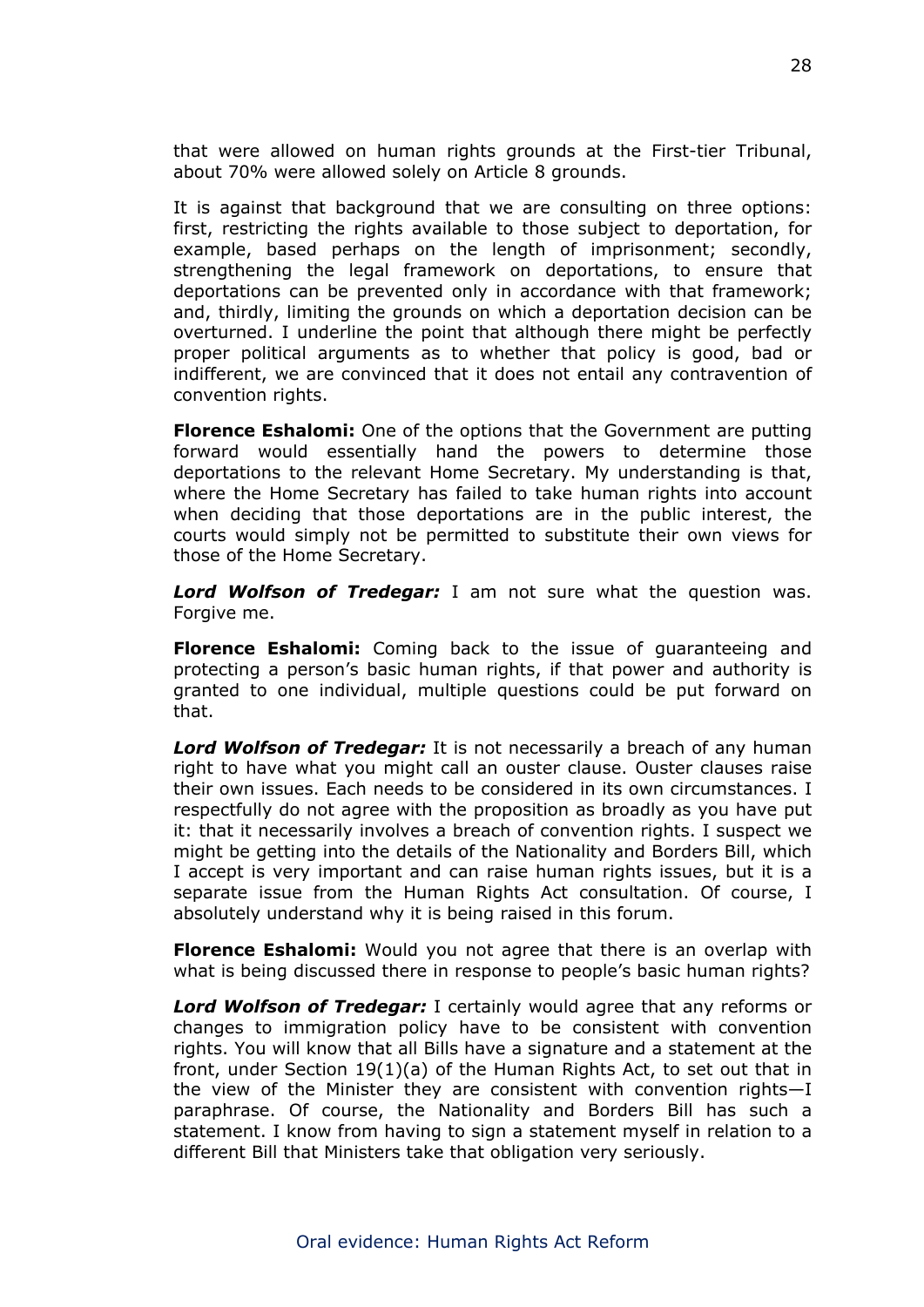**Florence Eshalomi:** Thank you. I will leave it there, Chair.

**Chair:** Thanks, Florence. There are a couple of things arising from those questions, Lord Wolfson. You said that anything you do would have to be consistent with convention rights, but, on the deportation issue, is not one of your proposals that you should simply remove Article 8 rights from certain classes of foreign national offenders? It seems to me that that would not be consistent with the fundamental principle that convention rights apply to everyone.

*Lord Wolfson of Tredegar:* Respectfully, I do not agree. The Article 8 right is a qualified right. It seems to me that there is a perfectly proper argument—indeed, I think it is right to say—that when the Article 8 right is balanced against other factors, those other factors will win out. It depends where you are drawing the line as to what the other factors are.

**Chair:** You are supposed to look at it on a case-by-case basis when you balance the rights. If you are removing the Article 8 rights from a class of foreign national offenders, you are removing from the court the balancing exercise that should be carried out by the court, so you are not making that Article 8 right available to everyone.

I am not saying that it is an absolute right; I am saying that the balancing exercise should be available to everyone to determine whether it has been breached. If one of your proposals is simply to remove Article 8 rights from foreign national offenders or a class of foreign national offenders, you are preventing the court from looking at the right at all.

*Lord Wolfson of Tredegar:* Respectfully, I do not agree. It is perfectly proper to say that Parliament is entitled to balance the Article 8 right against other factors. I am confident that provided Parliament balances that appropriately there will not be a breach of underlying convention rights.

Q29 **Chair:** That is a point on which I have to differ with you.

Finally, before we let you go—you have been very generous with your time—a moment ago when you were answering Florence's questions, you mentioned some statistics on deportations. When you are writing to us in relation to the earlier matters, could you include those stats for us?

### *Lord Wolfson of Tredegar:* Absolutely.

**Chair:** Or point us to the part of the report where they are set out. I am not sure that they are in the report. If they are not, perhaps we could have them. It is quite interesting for us to see the evidential base for the mischief that you say needs to be tackled.

*Lord Wolfson of Tredegar:* I am very happy to write. To save my officials including it, if the committee looks very quickly at page 45 of our consultation, you will see there the box "Public protection: foreign national offenders". What I cited were the second and third paragraphs. I